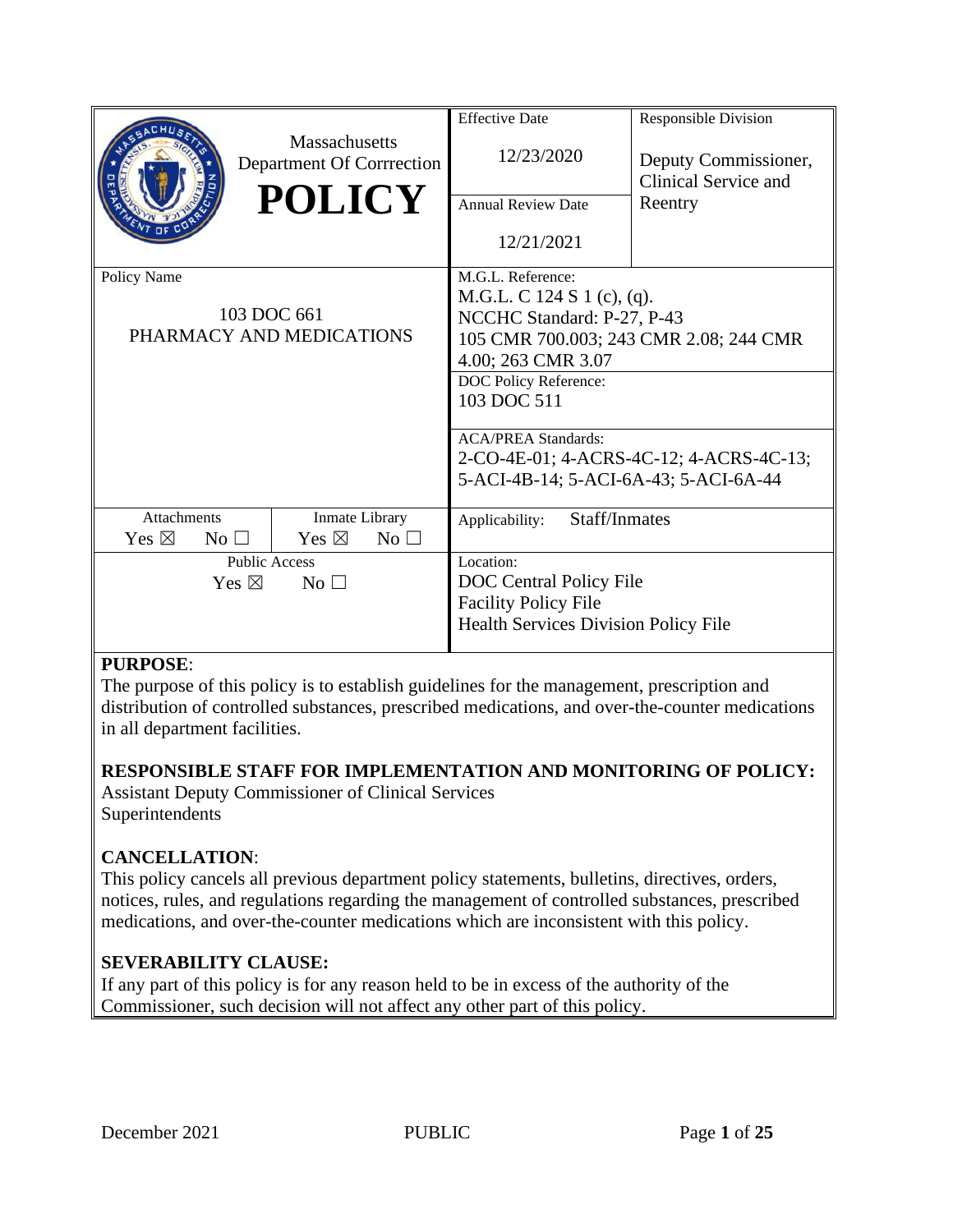# **TABLE OF CONTENTS**

| 661.01 | <b>General Policy</b>                             | 3  |
|--------|---------------------------------------------------|----|
| 661.02 | <b>Prescription Practices</b>                     | 4  |
| 661.03 | <b>Medication Distribution</b>                    | 5  |
| 661.04 | Pharmacotherapy                                   | 8  |
| 661.05 | <b>Transfer Procedures</b>                        | 9  |
| 661.06 | <b>Storage of Medications</b>                     | 9  |
| 661.07 | Keep On Person Medication Program (KOP)           | 10 |
| 661.08 | Self-Administration                               | 15 |
| 661.09 | Over-The-Counter Medications in Facility Canteens | 15 |

## **ATTACHMENTS**

| Attachment A | Drugs not included on KOP                   | 16  |
|--------------|---------------------------------------------|-----|
|              | KOP Inmate Agreement (English)              | 21  |
|              | KOP Inmate Agreement (Spanish)              | 22. |
| Attachment B | Protocol for Witnessing Self Administration | 23  |
|              | Protocol for Health Services Staff Review   | 24  |
|              | <b>Medication Self Administration Form</b>  | 25  |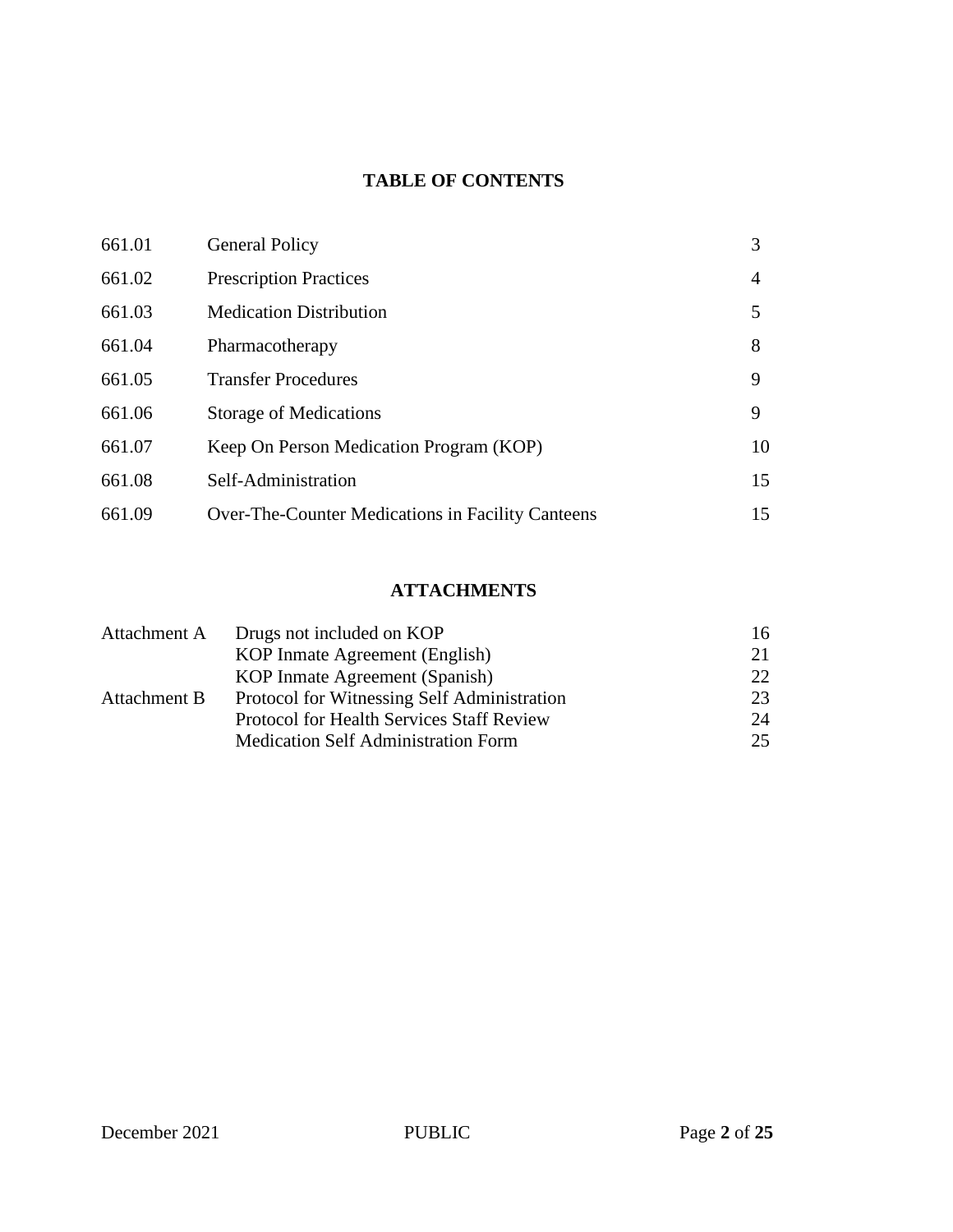#### 661.01 General Policy

The state office of pharmacy services (SOPS) in conjunction with the contractual medical provider shall have written policies and procedures for the possession and use of federal and/or state controlled substances, medications and over-thecounter (OTC) drugs in accordance with this policy. These policies and procedures shall provide for the provision of all necessary medications prescribed by providers for inmate patients regardless of whether the inmate is in the general population, in the health services unit (HSU), in restrictive housing or temporarily off the grounds of the facility.

- 1. In the event that a facility maintains a pharmacy, a registered pharmacist will be responsible for the management and operation of the pharmacy. All pharmacy procedures shall adhere to applicable state law, the State and Federal Controlled Substances Act, and the regulations of the Drug Enforcement Administration. All facility pharmacies will be registered in accordance with state and federal law. The Superintendent of the Bridgewater State Hospital shall, in collaboration with the State Office of Pharmacy Services and the contractual medical provider, develop site specific pharmacy management policies and procedures for the operation of a seven day unit dose medication distribution system. Such policies and procedures shall be approved by the Assistant Deputy Commissioner of Clinical Services.
- 2. All pharmaceuticals will be dispensed in accordance with the SOPS formulary, which shall govern the approved medications for use in the department. When prescriptions are generated by providers who are not employed by the department, the SOPS or the contractual medical provider, substitutions may be made in accordance with the SOPS drug formulary. Medications in the SOPS formulary shall be approved by the department, SOPS, contractual medical provider and the pharmacy and therapeutics committee. All non-formulary prescriptions are reviewed and approved by the Program Psychiatric Director or the Program Medical Director.
- 3. The primary operational guidelines for pharmacy services and prescription procedures contained in the SOPS/contractual medical provider's pharmacy procedure manual is available at each health services unit and in the office of the Assistant Deputy Commissioner of Clinical Services.
- 4. The Assistant Deputy Commissioner of Clinical Services must review and approve any changes in the delivery of and packaging of medications prior to its implementation.

661.02 Prescription Practices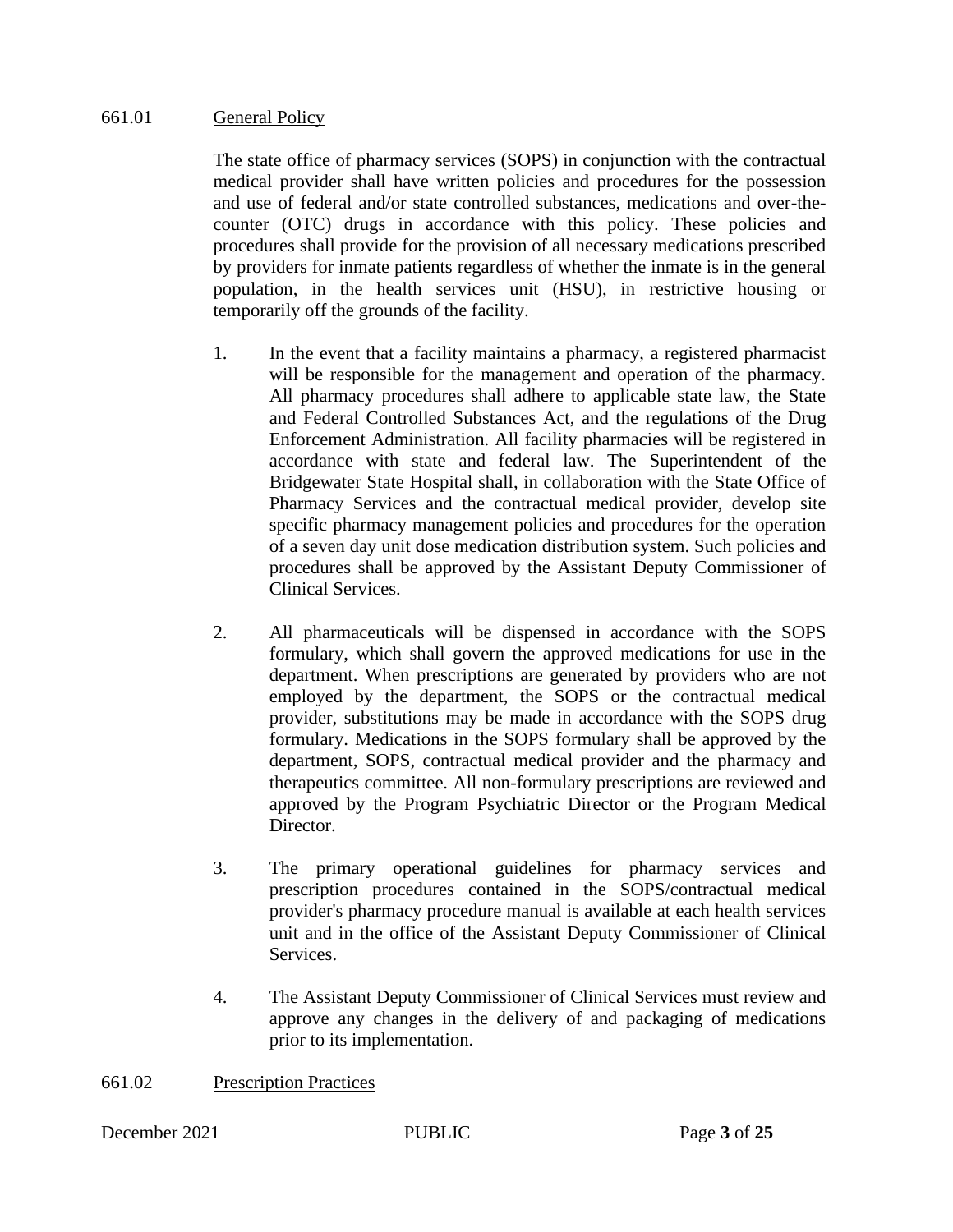Medications, particularly psychotropic medications, shall be prescribed by a contractual provider. A contractual advanced practitioner may prescribe medications with the contractual Program Medical Director's consent and under the supervision of the facility medical director (supervising physician), where the advanced practitioner is assigned. Medications shall be prescribed only for clinical reasons in accordance with the accepted standards of medicine. Medications shall not, under any circumstances, be prescribed for disciplinary purposes. When used, psychotropic medications are one facet of a multi-faceted treatment program. Psychotropic medications shall be prescribed as clinically appropriate by the health provider. The prescribing provider will complete a semi-annual AIMS scale or similar instrument on all inmates who are on antipsychotic medication.

- 1. The long term use of psychotropic medications and analgesics may be subject to abuse and only prescribed when clinically indicated.
- 2. Inmates shall be assessed and educated regarding contraindications and side effects of medications when they are ordered and renewed as clinically indicated. All patient encounters are documented in the patient's medical records.
- 3. Physician assistants, nurse practitioners or clinical nurse specialists ( referred to hereafter as mid-level practitioners ) may order medications only upon the authorization of a supervising physician under terms and conditions referred to as Collaborative Agreement and Prescriptive Practice Guidelines for Nurse Practitioner and Physician assistant. Each supervising physician and midlevel practitioner, with the approval of the contractor Program Medical Director shall sign such agreement which shall contain, at a minimum, purpose, name of supervising physician and midlevel practitioner, scope of practice, requirements for physician consultation, and monitoring of prescriptive practices, including quarterly review of randomly selected charts (25 charts) by the supervising physician. The medical contractor, through the Program Medical Director, shall develop policies and procedures for the use of such agreements at designated facilities and shall submit the results of periodic record reviews to the Assistant Deputy Commissioner of Clinical Services. Copies of such agreements and evidence of quarterly reviews shall be maintained at the facilities using such agreements; at the medical contractor Massachusetts's regional office and at the office of the Assistant Deputy Commissioner of Clinical Services. Midlevel practitioners must order medication in accordance with the regulations of the United States Drug Enforcement Administration, Massachusetts Board of Registration in Medicine (243 CMR 2.08), Massachusetts Department of Public Health (DPH), Division of Food and Drugs, 105 CMR 700.003), the Massachusetts Board of Registration in Nursing (244 CMR 4.00 et seg.) and the Massachusetts Board of Registration of Physician Assistants, (263 CMR 3.07), respectively.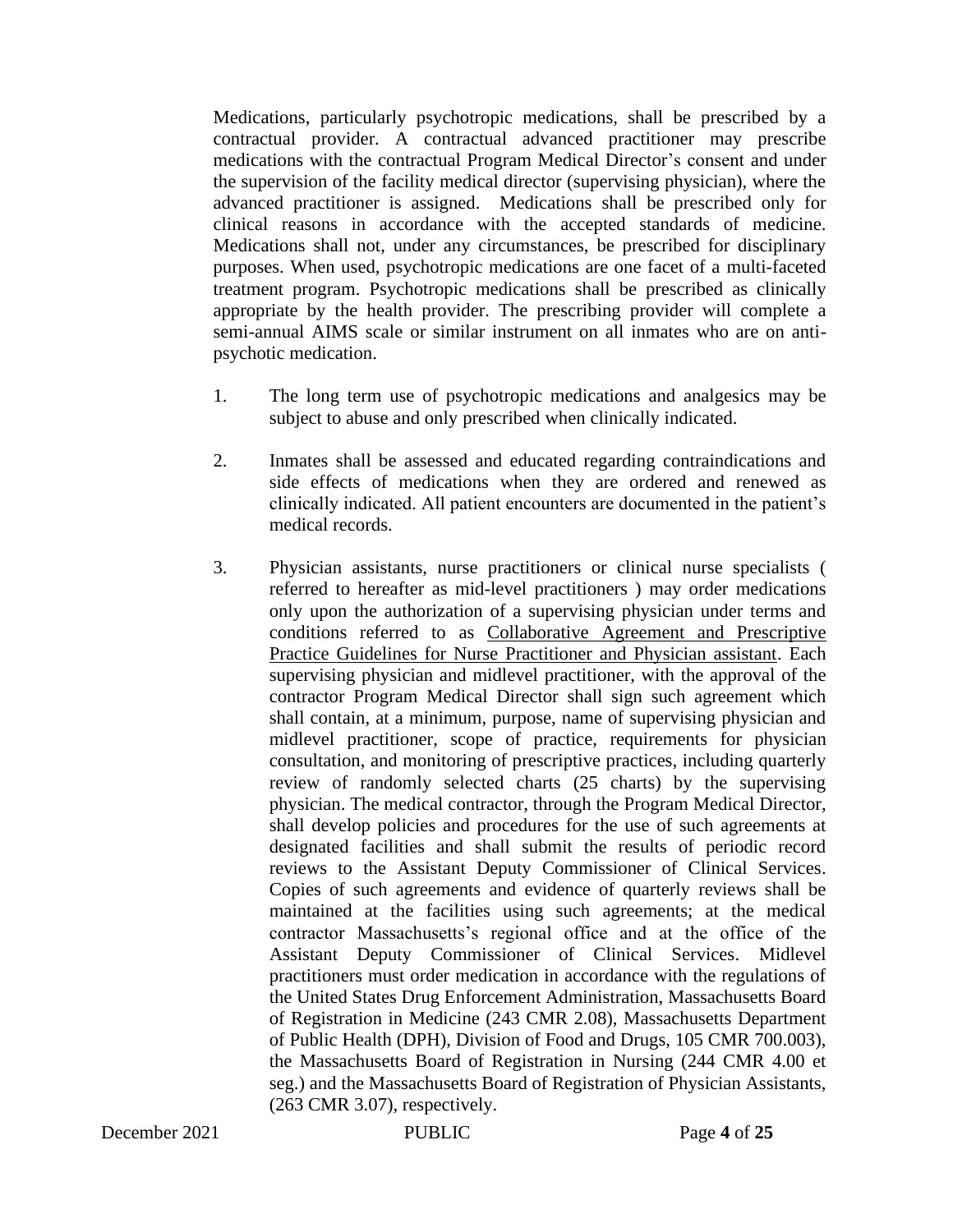- 4. Automatic Stop Orders: There shall be automatic termination of all prescription drugs in accordance with the SOPS/contractual medical provider pharmacy procedure manual.
- 5. Prescriptions which expire between Friday evening and Monday morning (or the next normal business day) can be extended by a physician assistant or nurse until the next normal business day only under the authority of a physician's telephone order. On the next normal business day following such expiration, the physician will either renew or discontinue such prescribed medication.
- 6. Only those who are licensed to prescribe medication in the Commonwealth of Massachusetts will make decisions regarding the discontinuation of any medication at DOC facilities.

Pharmacy Services shall provide on-site unit dose capability for emergency stock of drugs in unit of use packages and in a sealed kit, to be used in emergency situations or until regular delivery of medications.

- 7. Expired medications are disposed of in accordance with the SOPS/contractual medical provider pharmacy procedure manual.
- 661.03 Medication Distribution
	- 1. The SOPS in conjunction with the contractual medical provider shall establish written policies and procedures for the dispensing, administering**,** and/or distribution of medications as appropriate to its staffing pattern. All procedures shall adhere to the following guidelines:
		- a. HSU's shall adhere to pharmacy procedures regarding the dispensing and administering of medications as found in the SOPS/contractual medical provider's pharmacy procedure manual located at each site's health service unit.
		- b. The inmate must present identification or, in the case of restrictive housing units, be identified by correction staff before being administered medication.
		- c. The administration of all prescribed medication shall be recorded on either the medication administration record (MAR) or on a medication log as approved by the contractual medical provider and the Assistant Deputy Commissioner of Clinical Services. The administration of each dose shall be documented with respect to the date and time of administration and shall be signed or initialed by the individual administering the medications. In addition,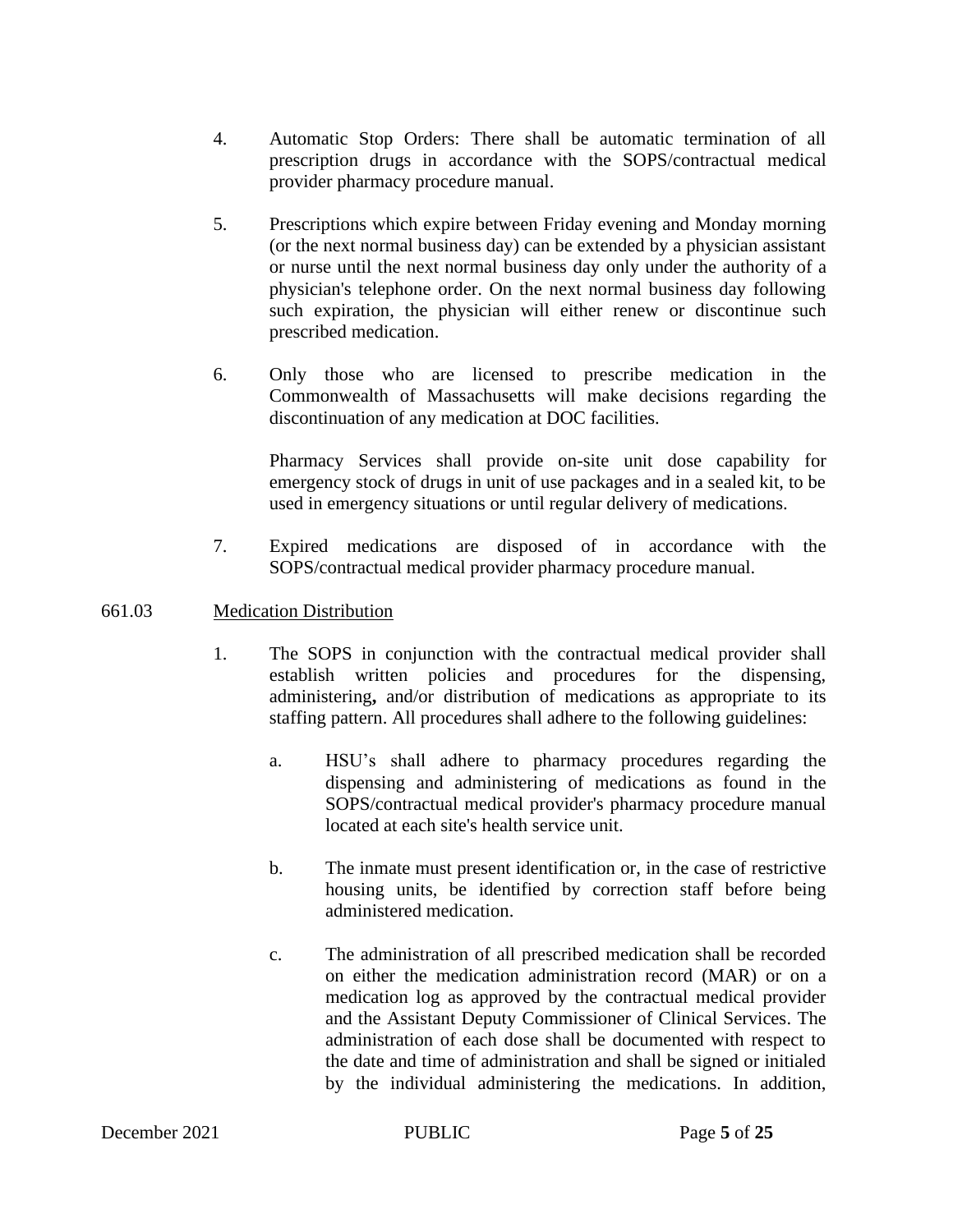random audits of medication administration records/logs shall be performed by a Health Services Division Regional Administrator.

- d. Correctional staff will observe the inmate take medication(s) unless the inmate is keep-on-person designated. If there is a known history or suspicion of hoarding behavior, the medication should be crushed and mixed in a small amount of water unless the integrity of the medication would be compromised.
- e. All controlled substances shall be administered/distributed dose by dose. Inmates receiving controlled substances in a time-released formula, e.g., dermal patch may not be housed in general population and will require special housing assignments**,** unless waived by the Assistant Deputy Commissioner of Clinical Services
- f. Some over the counter (OTC) medications are available and sold in canteens and do not require a provider's order. The canteen OTC medications are reviewed and approved by the Program Medical Director on an annual basis. If OTC medications are ordered by the provider, the medication shall be supplied by the contractor.
- g. Controlled substances listed in Schedule II through V, in the Federal Controlled Substances Act and drugs requiring parenteral administration shall be administered only by the responsible physician or qualified health personnel under the direction of the health services administrator (HSA) who is the designated local health authority. Insulin (requires parenteral administration) may be self-administered by the inmate as part of the selfadministration program (see 661.08).
- h. Medications which are to be administered to inmates in restrictive housing units will be crushed whenever possible. In those instances where the prescribed medication cannot be crushed, the use of liquid medication will be explored and utilized as clinically appropriate.

Each Superintendent, in conjunction with the health services administrator, shall develop written procedures that will insure that medications are swallowed and will prevent hoarding of medication. Procedures will include:

i. Direction for when medication cannot be safely administered in either a crushed or liquid state, including safely removing the inmate from their cell;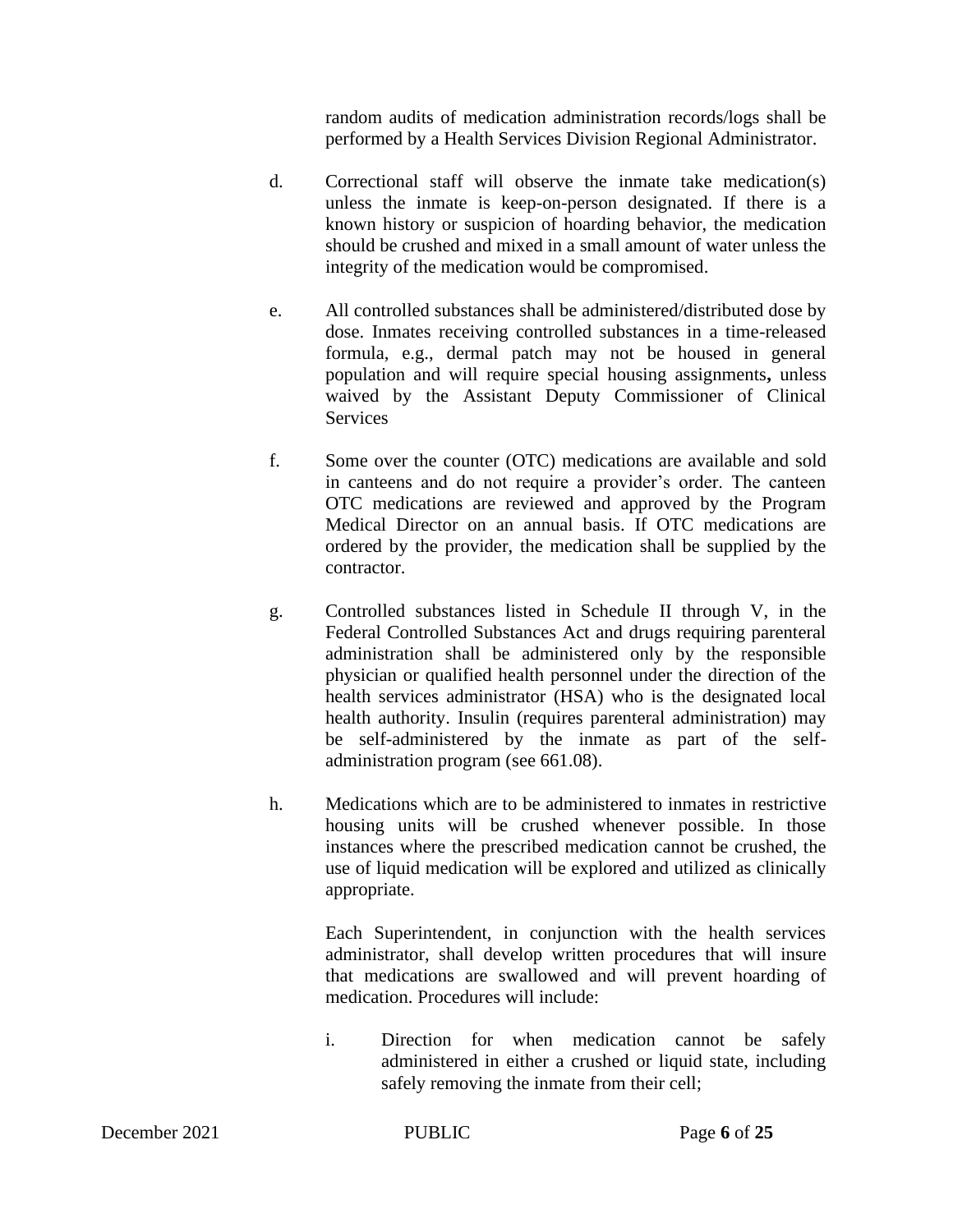- ii. administering the medication to the inmate while they are outside the cell and;
- iii. performing a complete visual inspection of the inmate's mouth by correctional staff prior to returning the inmate to their cell.
- i. Health care staff will document any inmate's self-report or signs and symptoms of medication side effects or contraindications. Health care staff will notify the attending physician or psychiatrist in a timely manner.
- 2. Monitoring Inmate Compliance with Medication Orders

The contractual medical provider shall establish written policies and procedures for the purpose of monitoring inmates' degree of compliance with their medication orders. All procedures shall adhere to the following guidelines:

- a. In the event that an inmate does not present themselves at the time they are normally scheduled to receive prescribed medication, this fact shall be noted in the blank box on the medication administration record (MAR) or medication log.
- b. All medication administration record (MAR) logs will be reviewed on a daily basis to identify those inmates who are non-compliant. The contractual medical provider will establish written guidelines for the degree of compliance required for specific drugs and dosages. The HSA will provide this list of non-compliant inmates to the attending physician and psychiatrist on a bi-weekly basis, unless the situation requires immediate attention.
- c. If an inmate repeatedly refuses the administration of a prescribed medication or has developed an intermittent pattern of noncompliance, the inmate shall be scheduled for sick call, or in the case of psychotropic medications to the Mental Health Director at the site for counseling and physician/psychiatrist for follow up as needed. The inmate shall be counseled regarding the possible medical consequences of refusing the prescribed medication. This counseling will be documented in the inmate's medical record.

If the inmate continues to refuse administration of the medication, the inmate shall be requested to sign a refusal of treatment form. If the inmate refuses to sign the refusal of treatment form a member of the medical staff, with another staff person as a witness, will make a notation on the form documenting the inmate's refusal to sign. Both staff members will sign the refusal form as witnesses.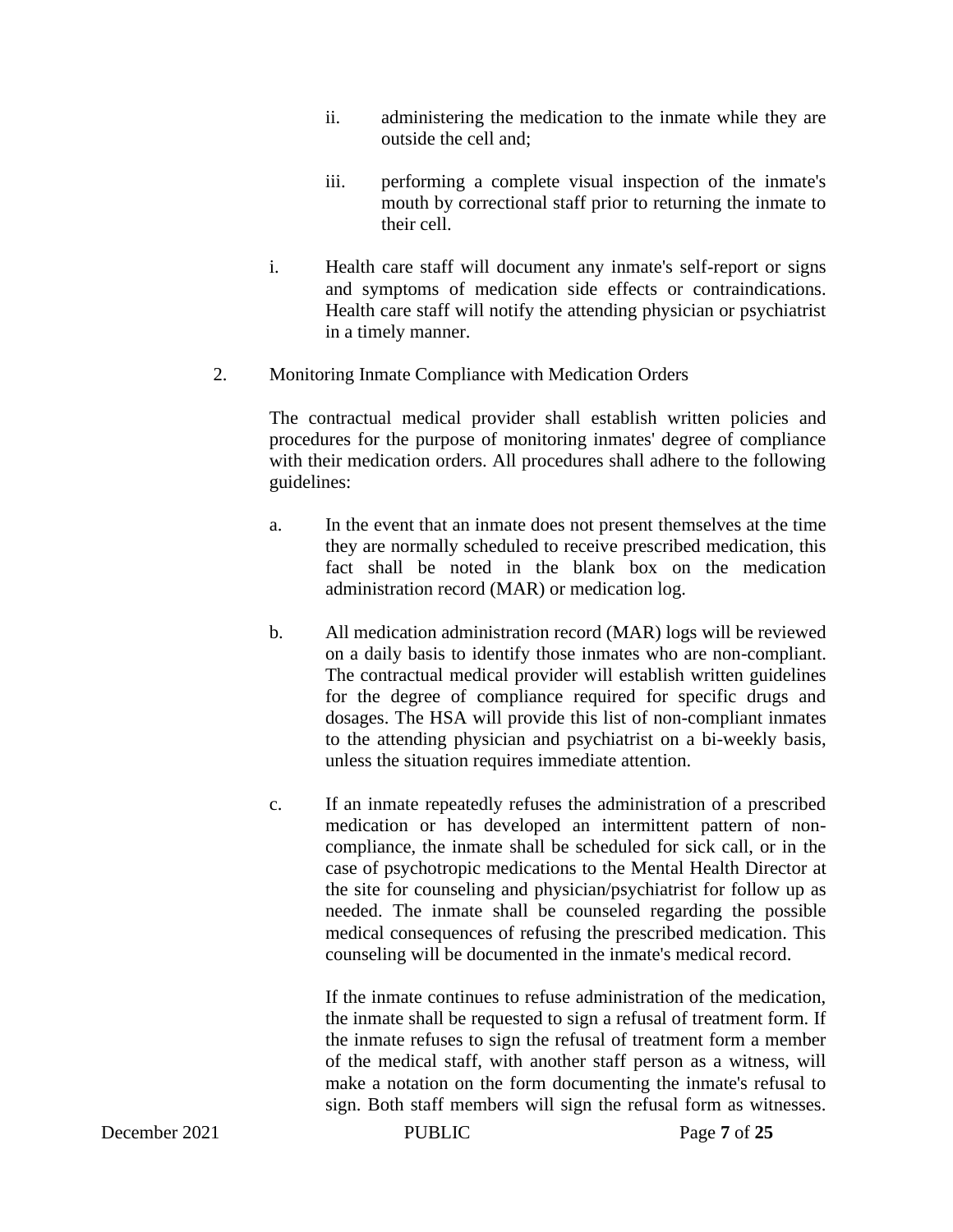Documentation of all such encounters should be made in the inmate's medical record.

d. The physician may initiate court-ordered proceedings in life threatening or potentially life threatening situations of noncompliance after clearing the request for a court order with the Program Medical Director. The program director will notify the Assistant Deputy Commissioner of Clinical Services and the Superintendent. The Assistant Deputy Commissioner of Clinical Services will consult the DOC General Counsel or designee to assess the need to obtain an emergency court order.

### 661.04 Pharmacotherapy

- 1. Psychotropic medication is to be prescribed by a psychiatrist, a physician trained and experienced in the use of psychotropic medication, or a clinical nurse specialist practicing under an approved collaborative agreement as defined in 661.02, *Prescription Practices*, paragraph #3, who has seen the inmate and is familiar with the case history, or in an emergency, is at least familiar with the case history. All discontinuation of psychotropic medications will be done by a psychiatrist.
- 2. Physicians may initially order psychotropic medications for emergency purposes or when the medication addresses problems related to a physical care treatment. Subsequent orders must indicate a consultation with the psychiatrist.
- 3. All orders for other medications which are for a psychiatric purpose must be ordered by a psychiatrist, a physician or a clinical nurse specialist practicing under a collaborative agreement as noted in 661.02, *Prescription Practices*, paragraph #3.
- 4. Each Inmate receiving psychotropic medication must be seen at least every ninety (90) days, and more frequently as clinically required, by the prescribing physician. The following must be noted in the record:
	- -- reason medication is being given, i.e., target symptom.
	- -- the appropriateness of the current medication and dosage
	- -- any implications for care relating to the current mixture of medications
	- any signs of tardive dyskinesia or other serious side effects
	- -- consideration of the choice of liquid, IM, or crushed preparations for inmates who do not reliably ingest other forms or for whom the hoarding of potentially harmful doses is likely
- 5**.** Each inmate receiving psychotropic medication will receive a periodic physical examination. The result of the periodic physical examination is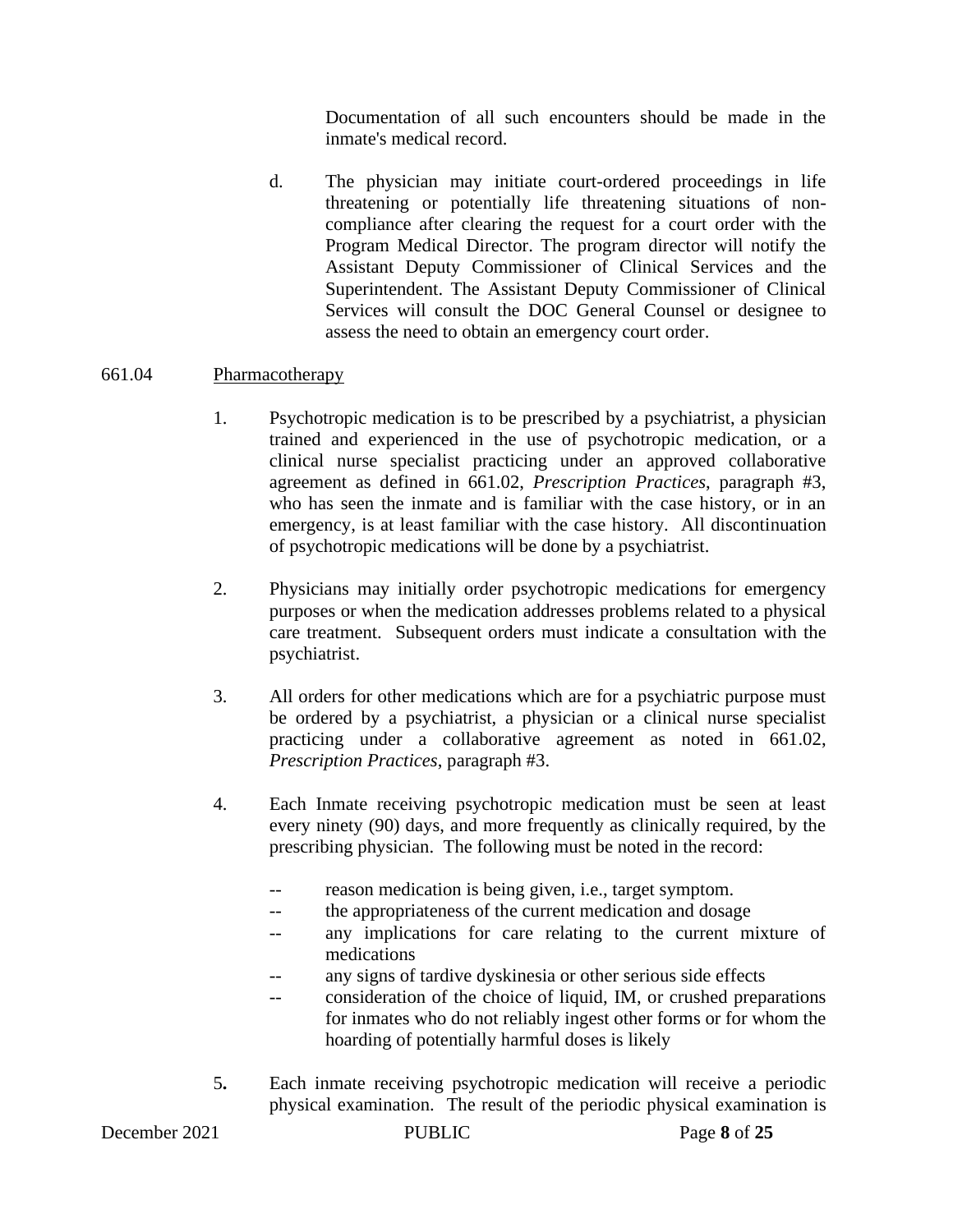to be reviewed by the physician prescribing psychotropic medication who will note the pertinent clinical findings in the record.

- 6. Inmates receiving psychotropic medication will be evaluated as to their need for psychotherapy, with appropriate services offered per this assessment.
- 7. Inmates with a history of psychotropic medications who enter a facility or are transferred to a facility will have those medications continued by a psychiatrist, unless a progress note, written by the psychiatrist or by a nurse citing a telephone order, indicates the rationale for discontinuance.
- 8. The progress note should indicate the informed consent of the inmate to receive psychotropic medication.
- 9. The contractor will provide explicit guidelines for timely and appropriate psychiatric consultation for the rest of the mental health team, as well as providing guidelines for timely and appropriate peer supervision and second opinion.
- 10. In Inmate Management System (IMS), "yes" or "no" shall be entered for all inmates in the Psych. Medication field on the Medical Orders screen. For those inmates prescribed psychotropic medication, the "start date" and "end date" fields shall be updated when ever there is a change.

#### 661.05 Transfer Procedures

Each Superintendent in conjunction with the HSA shall establish written policies and procedures which insure the uninterrupted provision of prescribed medications when inmates are transferred between department facilities provided proper notification is received. Contractual medical provider staff shall adhere to the pharmacy procedures found in the SOPS/Contractual medical provider's pharmacy procedure manual. The facility classification staff shall be responsible for notifying the facility health services staff regarding the date and approximate time of the inmate's transfer. Medical staff shall identify inmate transfers via the Institution Scheduled Query screen. At the time of transfer the medication administration record (MAR) or medication log will be filed into the inmate's medical record and the medication(s) placed in a sealed envelope along with a sealed health record for transfer.

#### 661.06 Storage of Medication

1. All medications and syringes shall be stored in locked rooms or cabinets, with the exception of prescriptions which may be carried on the person as recommended by the responsible physician and in compliance with the facility keep on person (KOP) program as authorized by the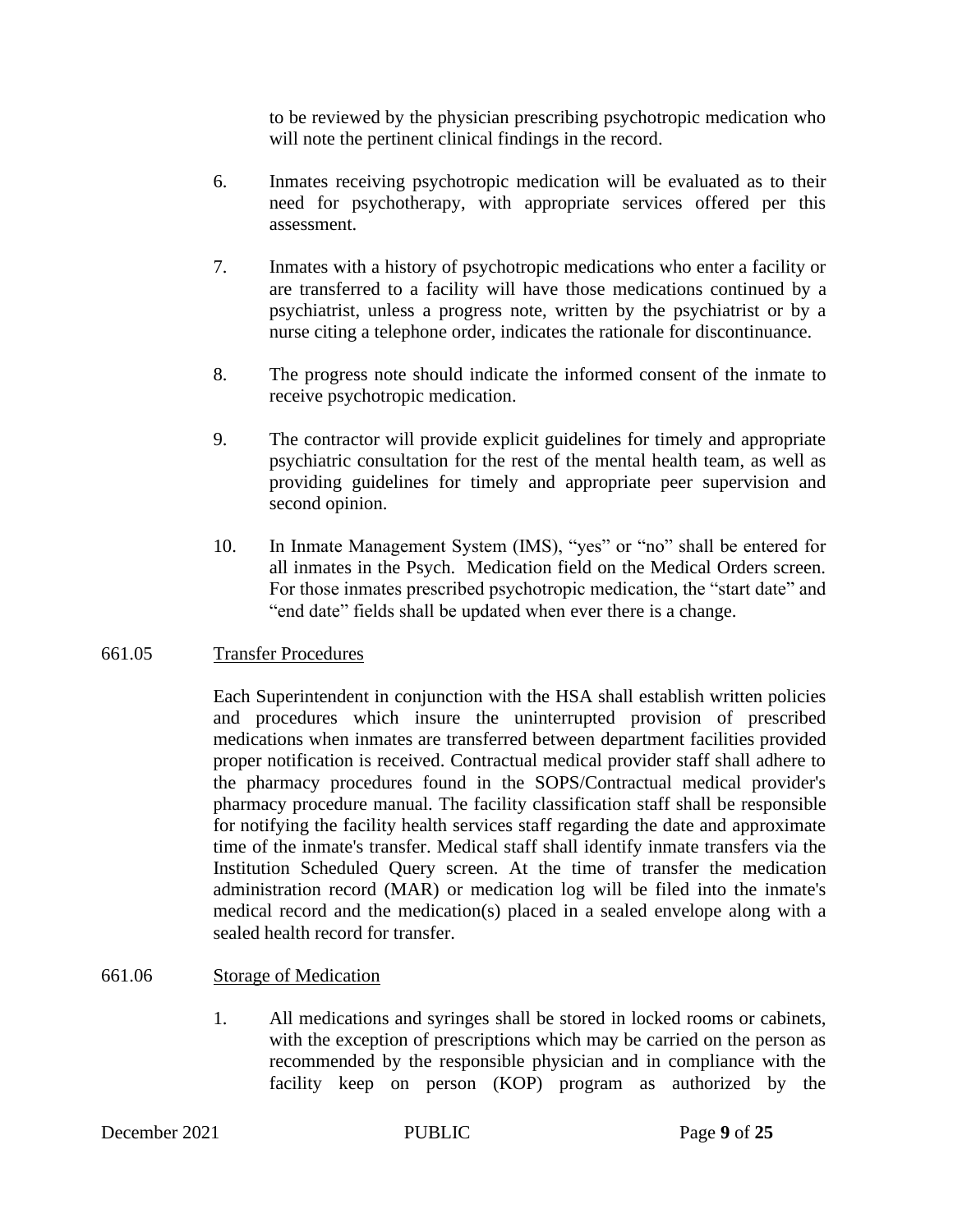Superintendent and the Assistant Deputy Commissioner of Clinical Services.

2. All federal and state controlled substances, syringes and needles shall be stored under maximum security conditions as described in 103 DOC 511, *Tool Control*, Section 04.2 on Class "A" tools, including, but not limited to being secured by at least two separate solid locked doors in a location where inmates have no access and in accordance with 103 DOC 511, *Tool Control*, Section 511.17, *Control of Dangerous Drugs and Hypodermic Apparatus*.

#### 661.07 Keep On Person Medication Program (KOP)

KOP is a program providing for certain inmates to have medication administered to them for retention in their rooms/cells within guidelines of this policy. Medications for KOP administration are approved by the contractual medical provider and the Assistant Deputy Commissioner of Clinical Services unless excluded or otherwise exempted (see Attachment A). Superintendents may authorize all or some KOP approved medications for retention by eligible inmate population. Superintendents may not authorize the retention of medication which is excluded or otherwise exempted from KOP administration by the Assistant Deputy Commissioner of Clinical Services and contractual program director. General procedures for the administration of the KOP program can be found in the SOPS/contractual medical provider policy/procedure manual.

Each Superintendent, in conjunction with the HSA, must develop written site specific procedures for a keep on person program, if applicable to their facility. All procedures shall adhere to the following guidelines:

- 1. Medications may be administered via the KOP program as authorized by the contractual medical provider and the Assistant Deputy Commissioner of Clinical Services, unless excluded or otherwise exempted. (See pages 1, 2 and 3 of Attachment A for exclusions.)
	- a. Nitroglycerin, inhalers and oral glucose tablets may be retained by inmates whether or not they are on the KOP program. Inmates on KOP who have their KOP privileges suspended or terminated, or who have medications confiscated for any reason may continue to retain nitroglycerin, inhalers and oral glucose tablets as these may prove to be life-sustaining medications.

Epi-pens ordered shall be managed on a case-by-case basis according to site-specific policy to assure immediate 24-hour day availability to the patient in the event of an emergency. This includes any off-site work detail.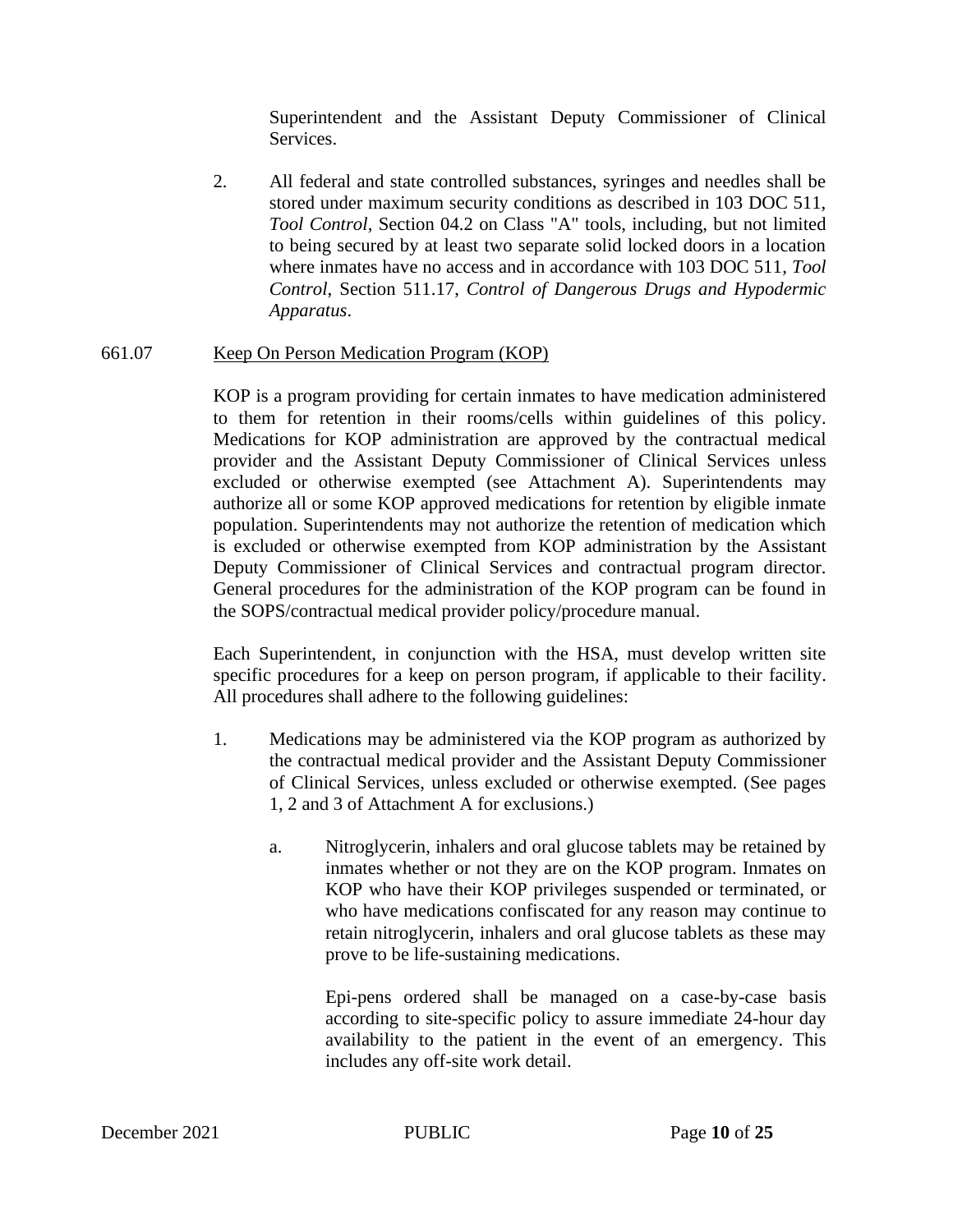- b. Pre-release facilities where medications may be administered to inmates KOP to take with them on education, program or work release, must include how this is practiced in their site specific procedure.
- c. No medication excluded from the KOP program may be prescribed for KOP administration to an inmate on release status without specific written authorization by the program medical director and the Assistant Deputy Commissioner of Clinical Services.

If medication that is excluded from the KOP program is necessary for an inmate to take with them on work-release, i.e., it must be taken while the inmate is away from the facility. Individual authorization must be obtained from both the contractual program medical director and the director.

- 2. Inmates will be excluded from the KOP program for the following reasons:
	- a. Failure to comply with the rules and regulations of the program.
	- b. Determined to be at risk for abuse of the program or inability to comprehend the rules and regulations as determined by medical or mental health staff members. Criteria includes known health status, behavior or clinical concerns and facility drug history.
	- c. Temporary or permanent housing arrangements do not have an individual, lockable storage location within the inmate's living area to secure their medication.

If an inmate is excluded from participating in the KOP program for reasons as stated in sections a. and/or b., it will be documented as "KOP Suspended" and "KOP Approved" functionally as noted in ERMA. This is documented in the Special Needs section of ERMA as "KOP Suspended". This populates the Patient Flags section at the top of the patient's chart as "KOP Not Allowed".

3. The KOP program will be explained to the inmate by medical staff. The keep on person medication distribution program form (see page 4 or 5 of Attachment A) will be completed, signed and witnessed when the inmate actually enters the KOP program and will be filed in the inmate's medical record. Upon transfer to another DOC facility, inmates will be required to review the existing agreement with the nurse when they pick up the KOP medications that were transferred to the new site. The nurse will date and initial the document and the inmate will sign and date the document to note that the review has taken place.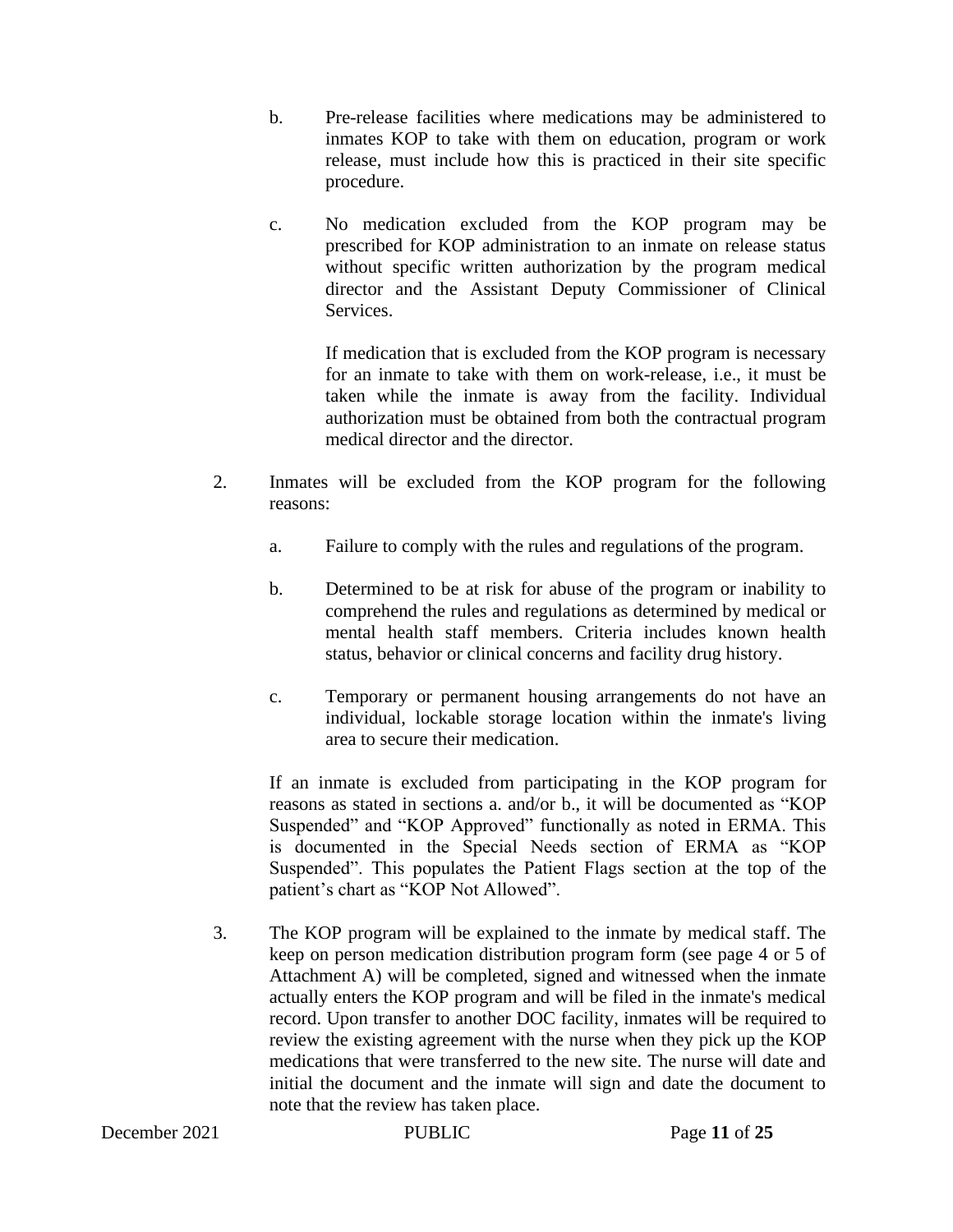- 4. Medical staff will instruct the inmate how to take their medication(s), how to obtain refills if applicable, and have the inmate sign a receipt for medication received which also acknowledges understanding and willingness to adhere to the KOP program. Each facility will establish and publish special times/days for KOP medication to be reordered and/or picked up by the inmate.
- 5. Medical staff shall complete the KOP section of the Medical Orders screen for inmates with approved keep on persons medications.
- 6. The HSA will ensure that a monthly updated list of all inmates on KOP, along with the number of blister packs each inmate is allowed to possess, is submitted to the Superintendent or designee each month. The KOP inmates report shall instead be generated via the Medical orders screen directly by the Superintendent or designee.
- 7. When the prescription requires more than one blister pack to fill a thirty (30) day supply, only one pack will be given to the inmate at a time. Subsequent packs will be issued when the inmate turns in their previous empty pack.
- 8. An inmate is allowed to possess only one (1) prescription container of each ordered medication at any given time, e.g., one (1) blister pack, one (1) tube or container of a topical preparation, one (1) container (not glass) of ophthalmic or otic drops, one (1) asthma inhaler for each inhaler medication prescribed.
- 9. All blister packs issued to inmates will be clearly labeled with the inmate's name, date, medication, method of administration, start date and stop date.
- 10. Participants in the KOP program must have an available lockable location in their cell for the retention of the medication. This location is to be determined by the Superintendent on a site by site basis. Inmates will be required to secure all KOP medication whenever they leave their cells.
- 11. Failure to secure KOP medication may result in the termination of KOP privileges and disciplinary action.
- 12. An inmate who is found with more than one (1) prescription container of any ordered medication in their possession or who is found with noncurrent prescription medication in their possession that is not labeled according to standard with their name on the prescription label may be subject to disciplinary action for possession of contraband. Outdated medications are to be considered contraband.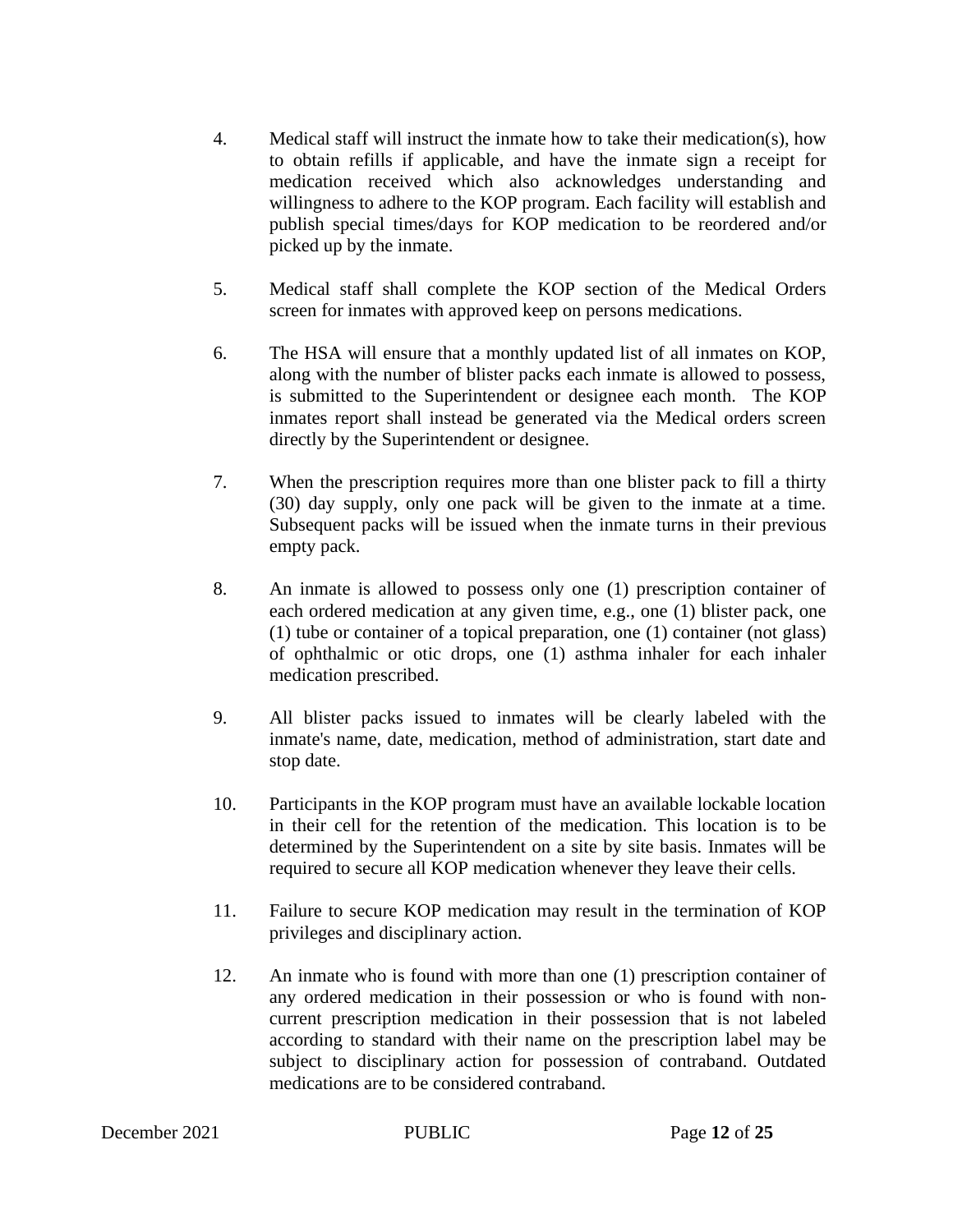- 13. When security staff conducts an inspection/search of an inmate's room, they shall ensure the following:
	- a. All KOP medication is properly secured;
	- b. All KOP medication is properly labeled, current (not outdated) and belongs to that particular inmate;
	- c. When unsecured medications are discovered, the medication, with the exception of nitroglycerin, inhalers, and oral glucose tablets will be confiscated and turned over to the medical staff for further action. An incident report must be filed.The inmate shall be instructed to report to the medication line to receive their medication.
	- d. When medication belonging to another inmate is found during a search/inspection, the medication will be confiscated and a disciplinary report issued.
	- e. Each infraction should be reported to the HSA by verbal and written documentation upon discovery. This information is to be documented in the medical record.
	- f. When medication is confiscated from inmates on a KOP program, provision must be made to insure continued receipt of medication as prescribed. Facilities without 24-hour coverage by medical staff must arrange to have such medication dispensed and logged until medical staff is on site and notified of the situation. The site HSA should be notified as soon as possible in order to review the situation.
	- g. Security staff shall utilize the KOP Inmates report and Medical Information View screen to monitor inmates on approved KOP medication.
- 14. When KOP privileges are revoked for a rules or regulations infraction the minimum duration of a suspension/removal from KOP privileges will be three months.
- 15. Medical staff must ensure that inmates return for refills on a timely basis, as identified in routine medication administration record checks. If the inmate is not adhering to the schedule, they will be counseled once by medical staff. This contact will be documented in the inmate's medical record. If they remain noncompliant, they will be removed from the KOP program. Medical staff must inform inmates to return to the Health Services Unit to change medication stop dates as needed and as outlined in the SOPS/contractual pharmacy manual. Medical staff shall enter all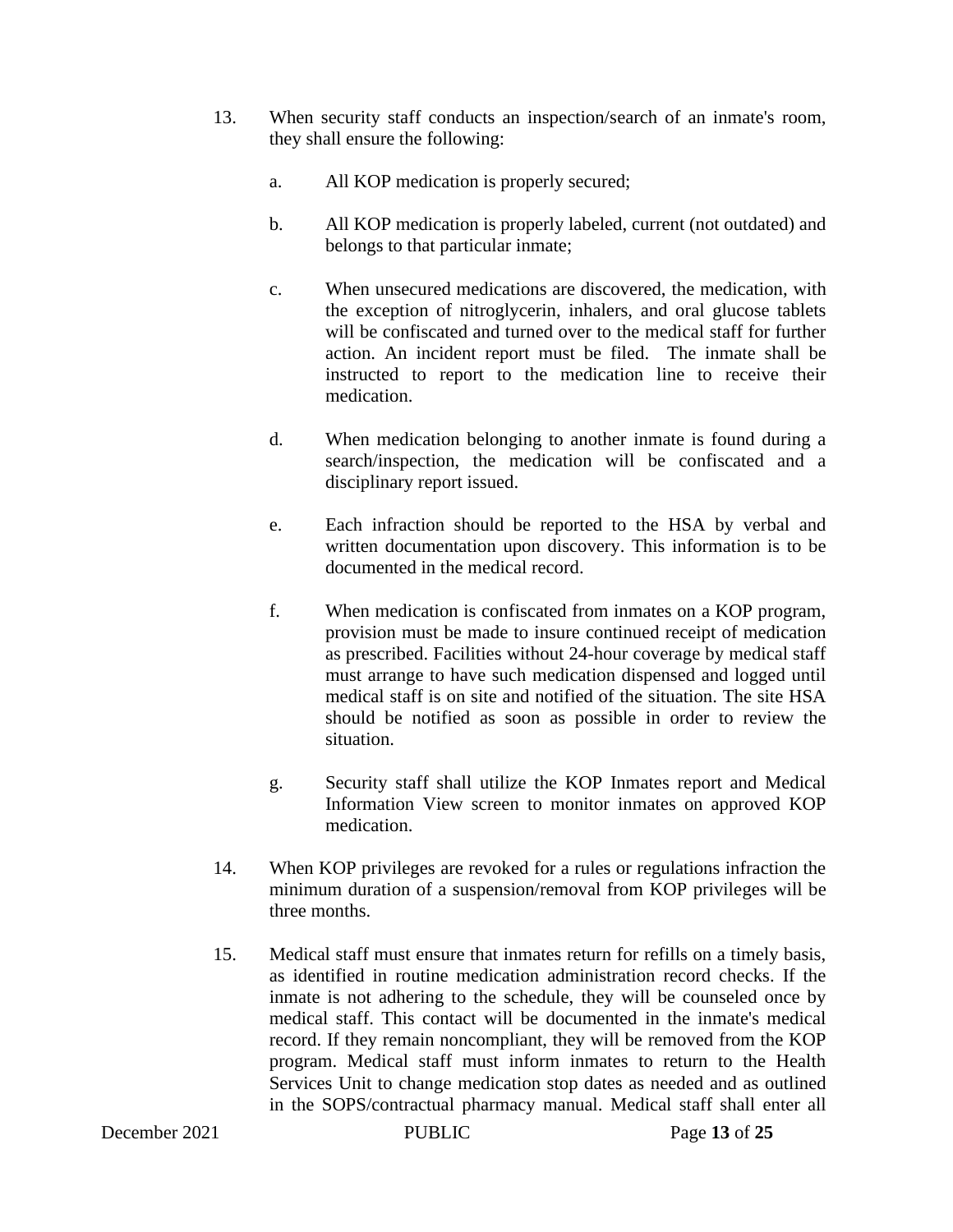changes to KOP start and end dates in the Medical Orders screen.

- 16. Medical staff will conduct a monthly compliance check of at least 10 percent of the inmate population involved in the KOP program as follows:
	- a. Nursing staff will randomly select the required number of inmates, visit the housing units escorted by security staff and check for compliance.
	- b. Medical staff will submit a completed report to the HSA with a copy to the Superintendent or designee, including the following information:
		- i. name of medical staff;
		- ii. name of security staff;
		- iii. name of inmate(s) checked;
		- iv. time and date of compliance check;
		- v. results of compliance check;
		- vi. action taken for non-compliance, if needed.
	- c. Inmates found to be non-compliant with the KOP program will be counseled. Any further incidents of non-compliance will result in their suspension/removal from the KOP program.
- 17. Termination from the KOP program is under the authority of the Superintendent for rules and regulation infractions, and under the authority of the health service administrator for non-compliance with the KOP program or other health care related issues. Medical staff shall update the "end date" in the Medical Orders screen when an inmate is terminated from the KOP program.
- 18. When an inmate is transferred, i.e., routine transfers, their medication blister packs must be returned to the health service unit for transfer to the new facility. The blister packs will be placed inside the medical record with the medication administration record (MAR), health status report and documentation log for transfer, except inhalers, oral glucose tablets and nitroglycerin as noted in the next paragraph. All of this material will be placed in a sealed "confidential medical record" envelope labeled appropriately for transfer to the receiving facility.

Inmates will be allowed to carry inhalers**,** oral glucose tablets and nitroglycerin in their "ditty bags". The envelope will be transported at the same time as the inmate and will be delivered to the receiving facility where it will be immediately forwarded to the health service unit.

19. If an inmate is temporarily removed from general population to a restricted area, i.e., restrictive housing or health service unit, security will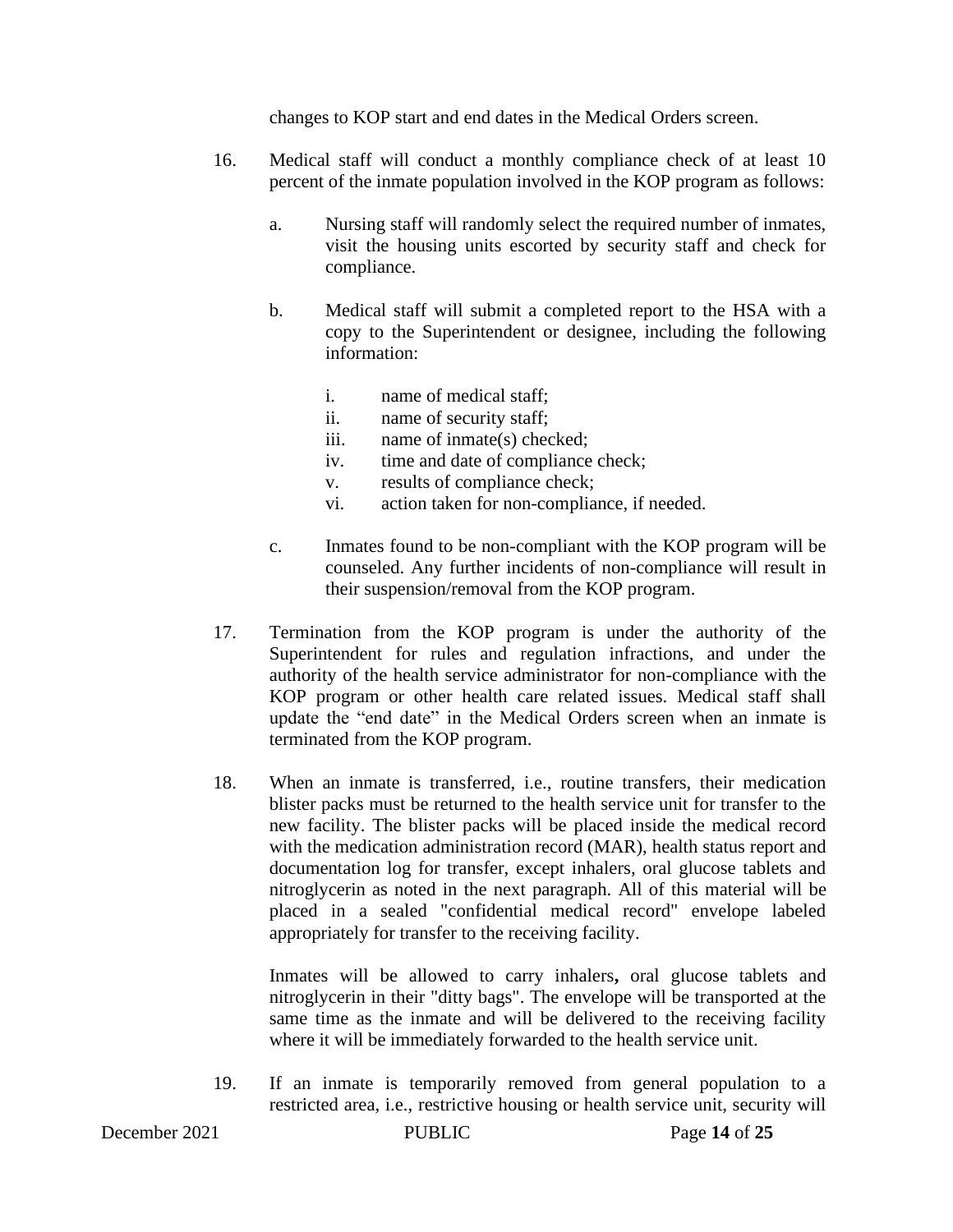return KOP medications to the health service unit for watch-take administration. Exceptions to this are nitroglycerin, oral glucose tablets and inhalers. Correction staff should confirm with health service staff that these medications have been prescribed as KOP medications on a case by case basis.

The nurse will institute a medication administration record (MAR) and indicate the amount of medication received on the MAR. The inmate may return to KOP when returned to general population if not contraindicated.

20. When an inmate's KOP medication order has expired and they do not require a refill, the medication blister pack or container shall be turned in to medical staff at the health services unit. Once a prescription expires, the blister card or container would be considered contraband.

#### 661.08 Self-Administration

The Assistant Deputy Commissioner of Clinical Services will allow the self administration of medication under certain guidelines and procedures which have been developed by the contractual medical provider and have received the approval of the Assistant Deputy Commissioner of Clinical Services.

DOC staff involved in witnessing self administration by an inmate, must successfully complete training through a DOC health services division approved training program. (See Attachment B, Protocol for Witnessing Self Administration of Medication).

Any exceptions to the self-administration program must be approved by the Superintendent.

Each Superintendent must establish written procedures for inmate selfadministration of medication if applicable to their facility.

#### 661.09 Over the Counter Medications in Facility Canteens

Over the counter (OTC) medications may be purchased in the facility canteen. All OTC items offered in the canteen must be approved by the Superintendent and Assistant Deputy Commissioner of Clinical Services Division. All policies and procedures governing the purchase and use of OTC items made available in the canteen will be approved by the Superintendent and the Assistant Deputy Commissioner of Clinical Services. In addition OTC medications will continue to be made available through the health service units when prescribed by medical professionals.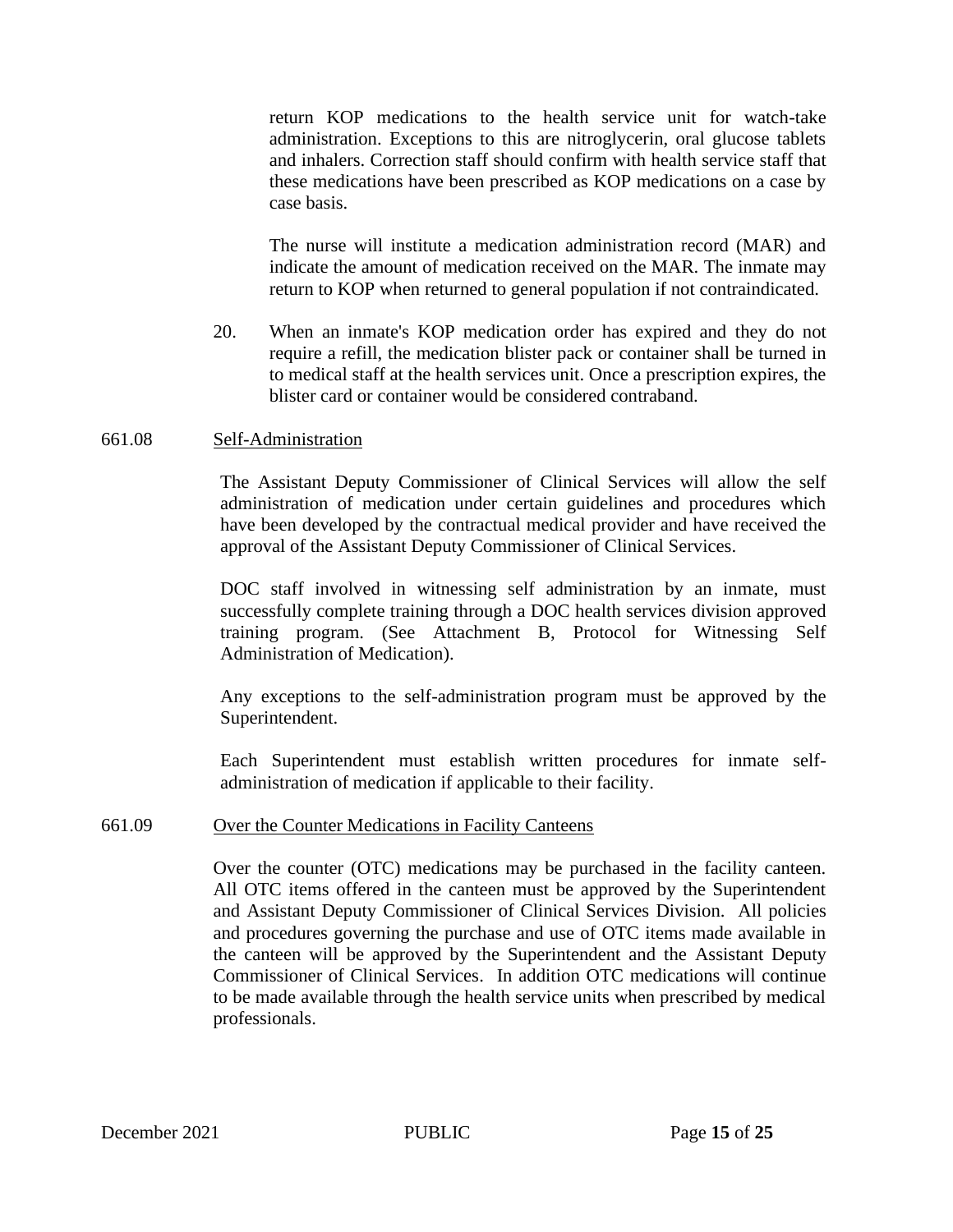# **ATTACHMENT A**

# Update to 103 DOC 661 Attachment A

# **KEEP-ON-PERSON**

Drugs on this formulary are **NOT** included in the Keep-on-person program:

### **All schedule II- schedule V drugs**

## **NARCOTIC ANALGESICS / ANTIPYRETICS**

### **Examples:**

Oxycodone-Apap (Percocet, Roxicet) 5-325 mg Tablet Hydrocodone/Apap (Norco) 5/325mg Tablet Methadone 5, 10mg Tablet, 5mg/ml Solution Acetaminophen/Codeine (Tylenol w/Codeine) #2, #3, #4 Tablet Propoxyphene (Darvon, Darvocet-N) Tablet

# **SKELETAL MUSCLE RELAXANTS**

**Exampes:** Cyclobenzaprine (Flexeril) 5, 10mg Tablet Baclofen (Lioresal) 10, 20mg Tablet Methocarbamol(Robaxin) 500,750 mgTablet

## **ANTICOAGULANTs**

### **Examples:**

Enoxaparin (Lovenox) 30/0.3m1, 40/0.4m1, 60/0.6m1, 80/0.8m1, 100mg/ml, 120/0.8m1, 150mg/m1 Injection Heparin Flush 10u/ml-10ml (Hep-Flush-10) Heparin Flush 100u/ml-100 ml Heparin Injection 5000 units/ml SDV, MDV Warfarin (Coumadin, Jantoven) 1, 2, 2.5, 3, 4, 5, 6, 7.5, 10mg Tablet

## **ANTIGOUT- Prophylaxis- Non Acute**

**Examples:** Allopurinol (Zyloprim) 100,300mg Tablet Probenecid (Benemid) 500mg Tablet Colchicine 0.6mg Tablet Colchicine-Probenecid (Cobenemid) 500-0.5mg Tablet

## **ANTI-TUBERCULARS**

#### **Examples:**

Ethambutol (Myambutol) 100,400mg Tablet Isoniazid (INH) 300mg Tablet (Not 100mg) Pyrazinamide (PZA) 500mg Tablet Rifabutin (Mycobutin) 150mg Capsule

December 2021 PUBLIC Page **16** of **25**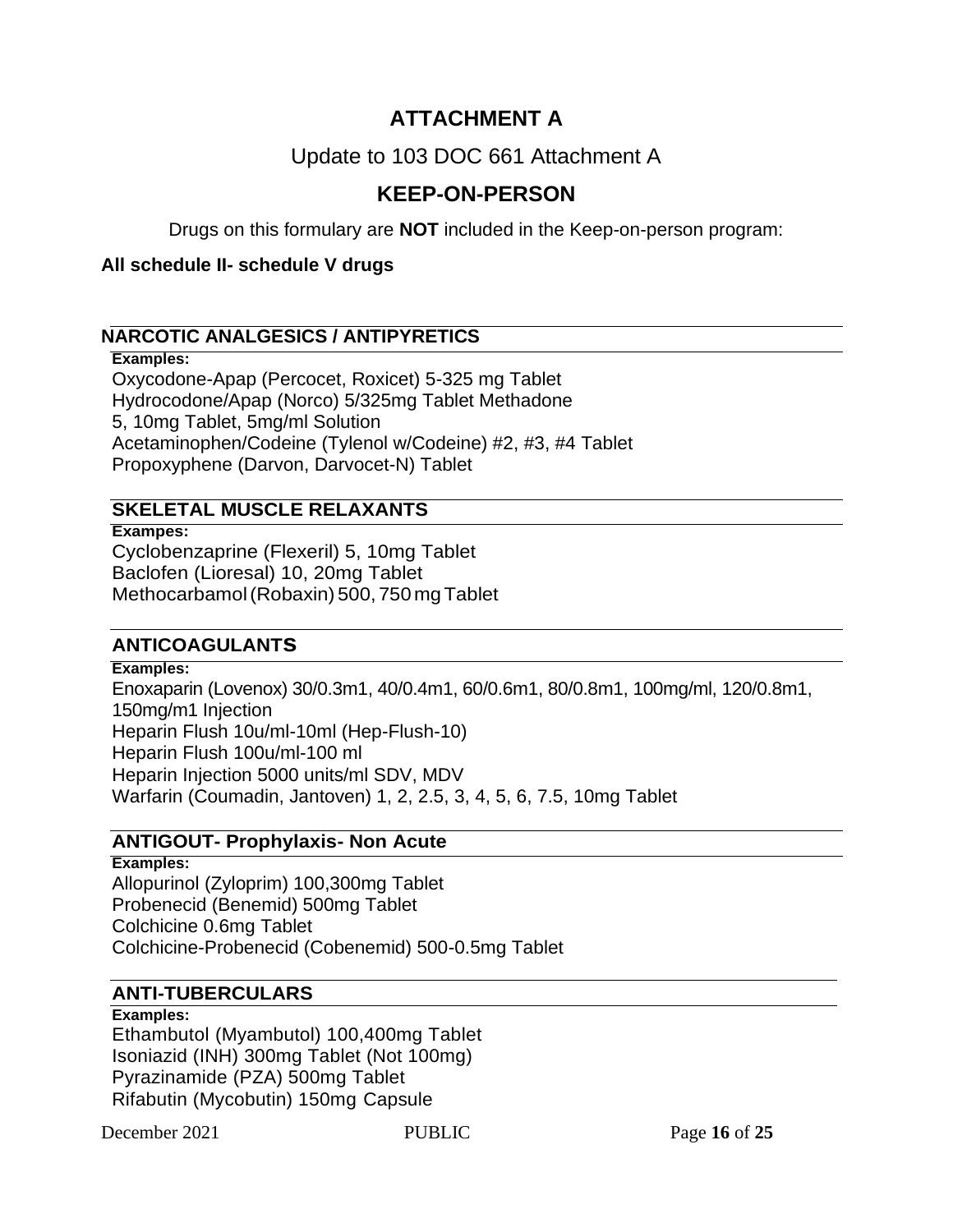Rifampin (Rimactane) 150, 300mg Capsule

#### **All INJECTABLE MEDICATIONS**

**Examples:**

#### **IV ANTIBIOTICS**

Ampicllin-Sulbactam (Unasyn) 3.1 GM Vial Cefazolin (Kefzol, Ancef) 500mg, 1GM Cefotaxime (Claforan) 500mg, 1GM, 2GM Vials Ceftriaxone (Rocephin) 250mg, 500mg, 1gm, 2gm Vials Clindamycin (Cleocin) 300, 600, 900mg Metronidazole (Flagyl) 500mg Prefill Bag Vancomycin (Vancocin) 500mg 1GM

### **ALL INSULIN**

#### **EPINEPHRINE**

Epi-pen

#### **VACCINES**

Hepatitis A (Havrix) 1440unit/m1 Injection Hepatitis B (Engerix) 20mcg/m1 Injection Hepatitis A/ Hepatitis B (Twinrix) 720 Elisa unit-20 mcg/mL injection Influenza Vaccine Measles, Mumphs, Rubella (MMR) Vaccine Pneumococcal 23 Vaccine 25mc/0.5ml injection Tenivac (tetanus and diphtheria toxoids adsorbed)

### **ANTI-NEOPLASTICS (ONCOLOGY MEDICATIONS)**

#### **Examples:**

All anti-neoplastics (oncology medications)

### **ANTIVIRALS**

# **Examples:**

#### **HEPATITIS B**

Adefovir Dipivoxil (Hepsera) 10mg Tablet Entecavir (Baraclude) 0.5, 1mg Tablet, 0.05mg/m1 Solution Lamivudine HBV (Epivir HBV) 100mg Tablet Tenofovir Alafenamide (Vemlidy) 25mg Tablet Tenofovir Disoproxil (Viread) 300mg Tablet

### **HEPATITIS C**

Daclatasvir (Daklinza) 30, 60, 90mg Tablet Elbasvir-Grazoprevir (Zepatier) 50-100mgTablet Glecaprevir-Pibrentasvir *(*Mavyret*)* 100-40mgTablet Ledipasvir-Sofosbuvir (Harvoni) 90-400mg Tablet Ombitasvir-Paritaprevir-Ritonavir (Technivie) 12.5-75-50mg Tablet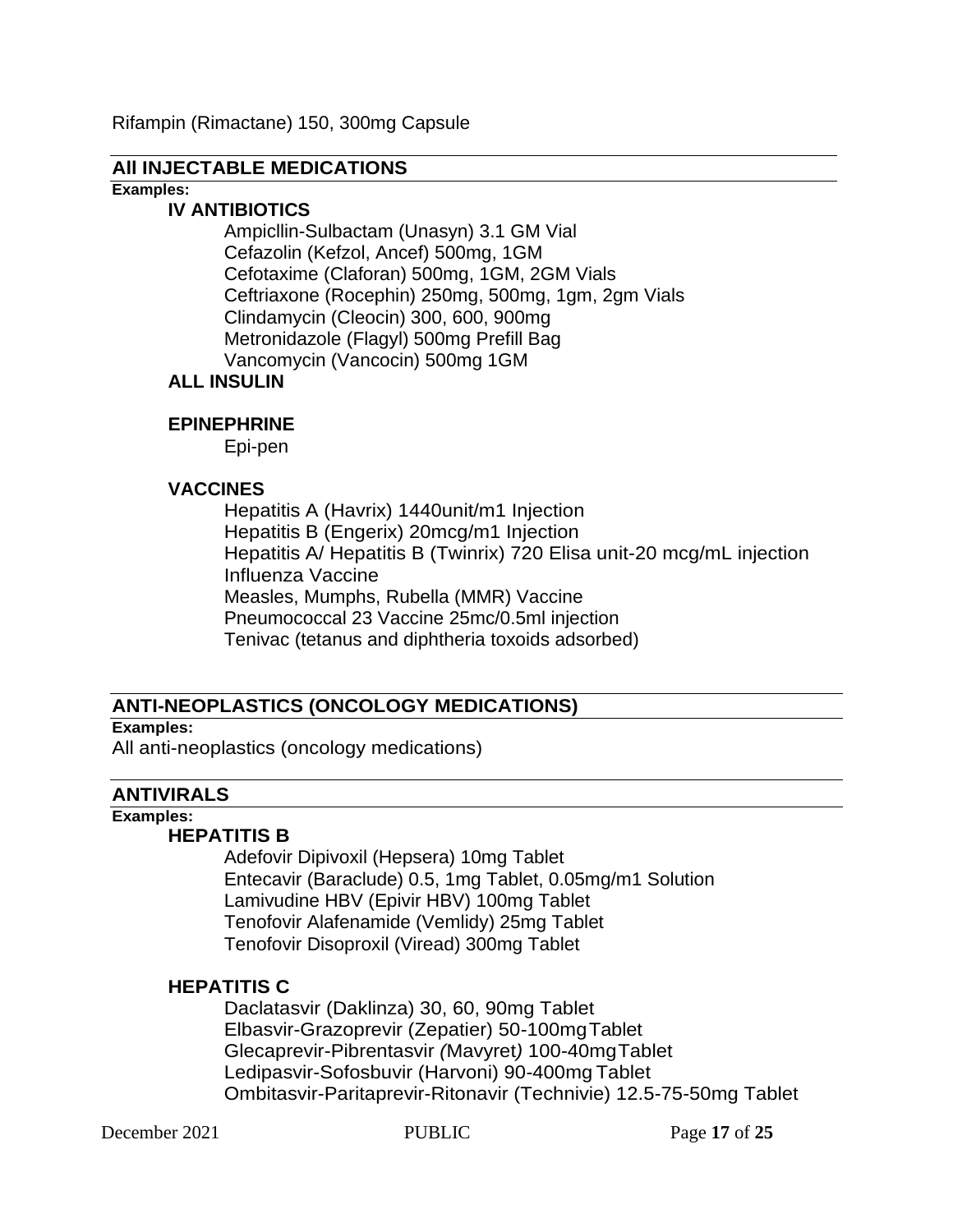Ombitasvir-Paritaprevir-Ritonavir and Dasabuvir (Viekira Pak) – Kit Includes 12.5-75-50mg Tablet and 250mg Tablet Ribavirin (Ribasphere) 200mg Tablet Simeprevir *(*Olysio*)* 150mg Capsule Sofosbuvir (Sovaldi) 400mg Tablet Sofosbuvir-Velpatasvir *(*Epclusa*)* 400-100mg Tablet Sofosbuvir-Velpatasvir-Voxilaprevir (Vosevi) 400-100-100 mg Tablet

### **HIV AND RELATED ANTIVIRALS**

### **ANTIRETROVIRAL BOOSTING AGENT**

Cobicistat (Tybost) 150mg Tablet Ritonavir (Norvir) 100mg Tablet

### **ENTRY INHBITORS**

Enfuvirtide (Fuzeon) 108mg Injection Maraviroc (Selzentry) 150, 300mg Tablet

#### **INTEGRASE INHIBITOR**

Dolutegravir (Tivicay) 50mg Tablet Raltegravir (Isentress) 400mg Tablet Raltegravir (Isentress HD) 600mg HD Tablet

#### **INTEGRASE INHIBITOR/NUCLEOSIDE REVERSE TRANSCRIPTASE INHIBITOR COMBINATION**

Abacavir/Dolutegravir/Lamivudine (Triumeq) 600/50/300mg Tablet

### **INTEGRASE INHIBITOR/NON-NUCLEOSIDE REVERSE TRANSCRIPTASE INHIBITOR COMBINATION**

Dolutegravir/Rilpivirine (Juluca) 50mg/25mg Tablet

### **NON-NUCLEOSIDE REVERSE TRANSCRIPTASE INHIBITORS**

Dorazrine (Pifeltro) 100mg Tablet Efavirenz (Sustiva) 200mg Capsule, 600mg Tablet Etravirine (Intelence) 100, 200mg Tablet

### **ANTIADRENERGIC AGENTS - CENTRALLY ACTING**

**Examples:** Clonidine (Catapres) 0.1, 0.2, 0.3mg Tablet

### **CORTICOSTEROIDS — SYSTEMIC**

#### **Examples:**

Dexamethasone (Decadron) 0.5, 0.75, 2, 4mg Tablet, 4mg/m1 Injection Prednisone (Deltasone) 2.5, 5, 10, 20,50mg Tablet Methylprednisolone (Medrol) 4mg Dosepak

December 2021 PUBLIC Page **18** of **25**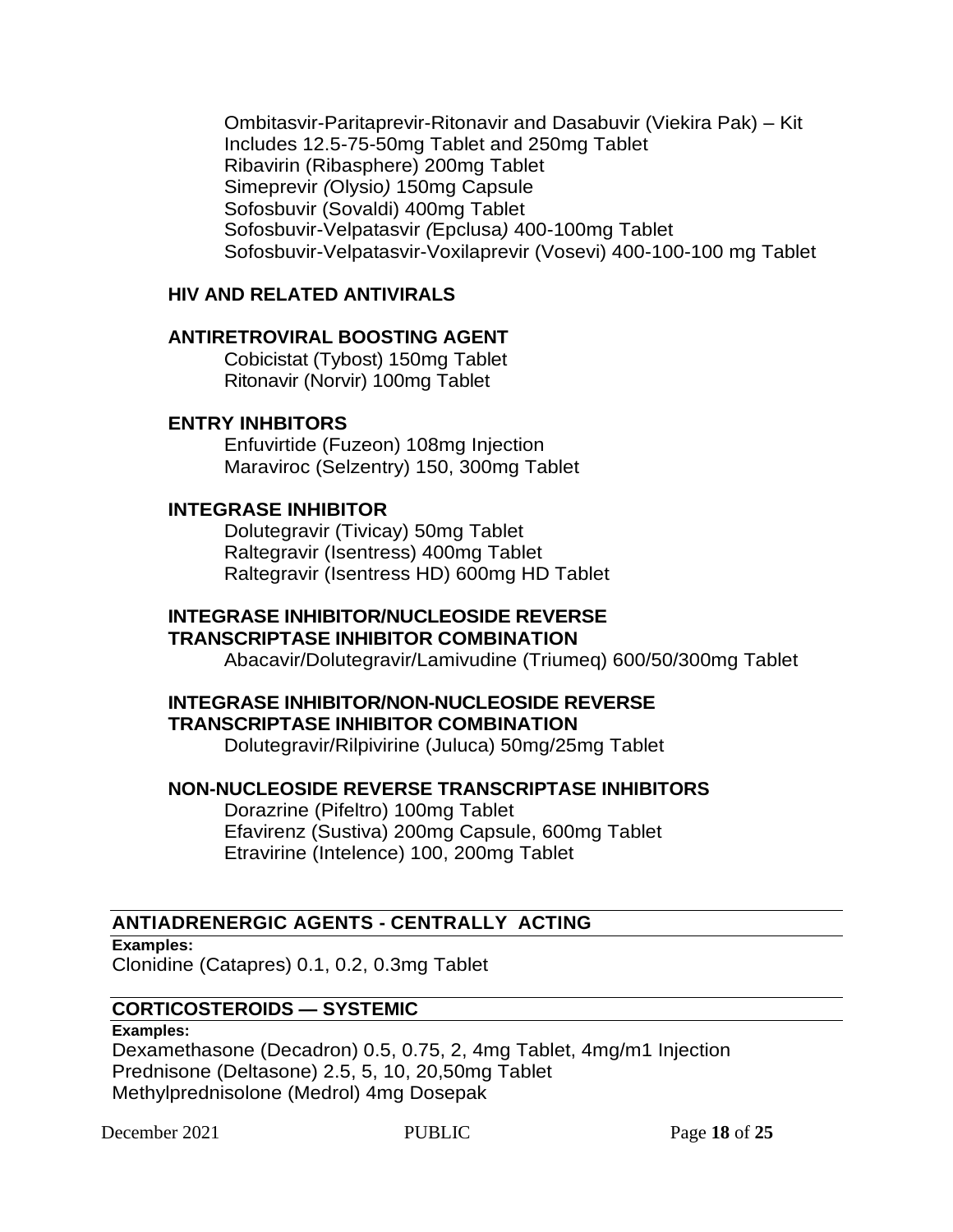Prednisone (Sterapred DS) 10mg - 21 & 48 Dosepak

### **ANTIANXIETY AGENTS**

#### **Examples:**

Clonazepam (Klonopin) 0.5, 1,2mg Tablet Chlordiazepoxide Hcl (Librium) 5, 10,25mg Capsule Buspirone (Buspar) 5, 10, 15mg Tablet Diazepam (Valium) 2, 5,10mg Tablet Lorazepam (Ativan) 0.5, 1, 2mg Tablet, 2mg/m1 Injection Hydroxyzine HCl (Atarax) 10, 25mg Tablet Hydroxyzine Pamoate (Vistaril) 25, 50 Capsule

## **ANTICONVULSANTS**

#### **Examples:**

Clonazepam (Klonopin) 0.5, 1,2mg Tablet Chlordiazepoxide Hcl (Librium) 5, 10,25mg Capsule Buspirone (Buspar) 5, 10, 15mg Tablet Diazepam (Valium) 2, 5,10mg Tablet Levetiracetam (Keppra) 250mg, 500mg, 750mg, 1000mg tabs, 100mg/ml solution Lorazepam (Ativan) 0.5, 1, 2mg Tablet, 2mg/m1 Injection Hydroxyzine HCl (Atarax) 10, 25mg Tablet Hydroxyzine Pamoate (Vistaril) 25, 50 Capsule Clorazepate (Tranxene) 3.75, 7.5, 15mg Tablet

## **ANTIDEPRESSANT AGENTS**

**Examples:** Amitriptyline (Elavil) 10, 25, 50, 75,100 mg Tablet Citalopram (Celexa) 10, 20, 40mg Tablet Desipramine (Norpramin) 10, 25, 50, 75,100mg Tablet Doxepin (Sinequan) 10, 25, 50, 75,100mg Capsule, 10mg/m1 Concentrate Duloxetine (Cymbalta) 20, 30, 40, 60mg Capsule Escitalopram (Lexapro) 5, 10, 20mg Tablet Fluoxetine (Prozac) 10, 20mg Capsules Fluvoxamine (Luvox) 50, 100 mg Tablet Imipramine (Tofranil) 10, 25,50mg Tablet Mirtazapine (Remeron) 7.5, 15, 30, 45mg Tablets Nortriptyline (Pamelor) 10, 25, 50,75mg Capsule Paroxetine (Paxil) 10, 20, 30, 40mg Tablet Trazodone (Desyrel) 50,100,150mg Tablet Sertraline (Zoloft) 25, 50, 100mg Tablet Venlafaxine IR (Effexor IR) 25, 37.5, 50, 75, 100mg Tablet Venlafaxine ER (Effexor ER) 37.5, 75, 150 mg Capsule

## **ANTIMANIC AGENT**

#### **Examples:**

December 2021 PUBLIC Page 19 of 25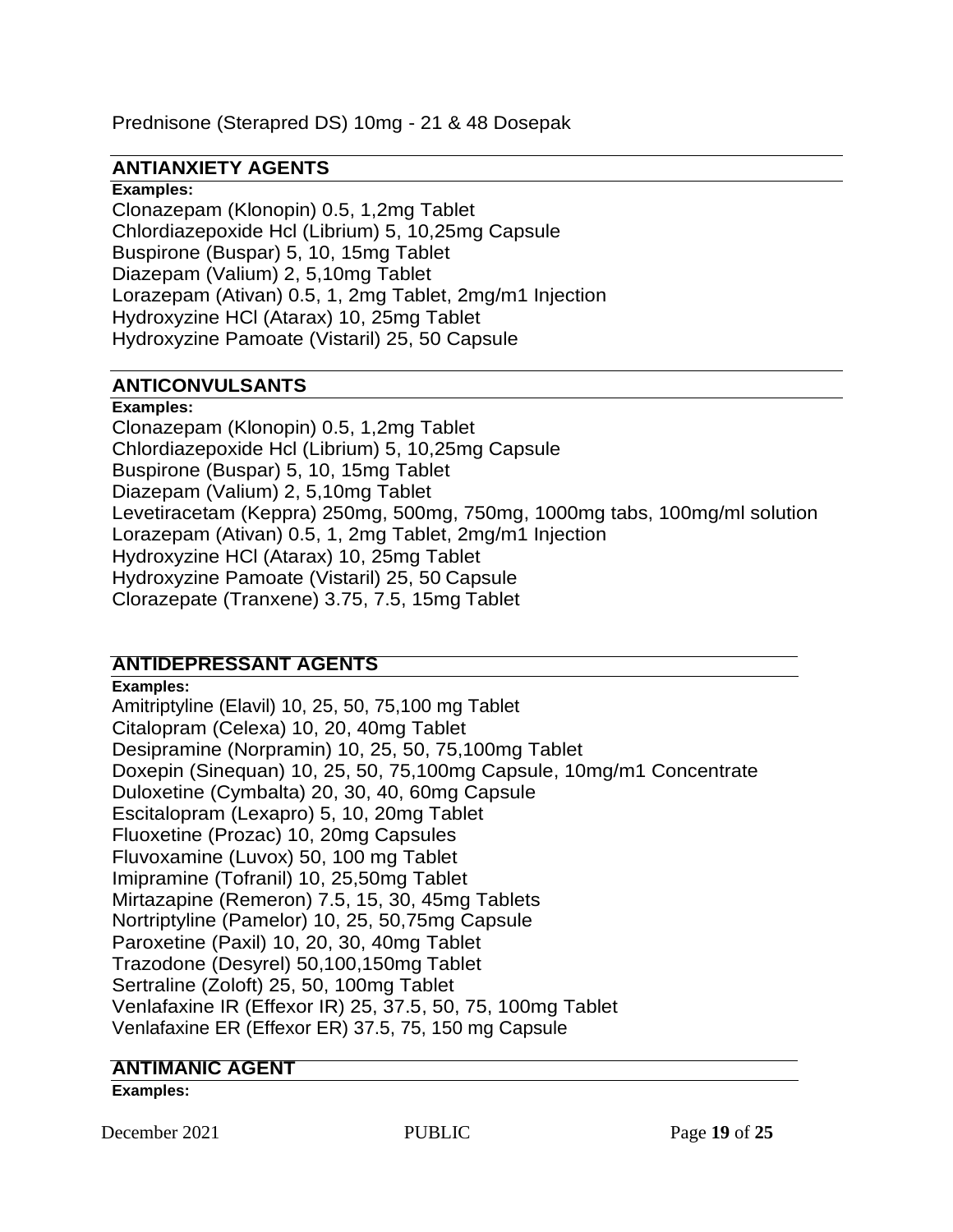Divalproex Sodium EC (Depakote) 125, 250, 500mg Tablet Lithium Carbonate (Eskalith, Lithobid) 150,300, 600 Capsule, 300, 450 Tablet, ER Valproic Acid (Depakene) 250mg Capsule

# **ANTIPSYCHOTIC AGENTS**

**Examples:**

Aripiprazole (Abilify) 2, 5, 10, 15, 20, 30mg Tablet Chlorpromazine (Thorazine) 10, 25, 50,100,200mg Tablet 50mg/2m1 Injection Clozapine (Clozaril) 25, 50, 100 and 200mgTablet Fluphenazine 1, 2.5, 5, 10mg Tablet, 5mg/ml oral concentrate Fluphenazine (Prolixin) 2.5mg/ml Inj Fluphenazine (ProlixinD) *Decanoate 25mg/ml Inj - Multidose Vial* Haloperidol (Haldol) 0.5, 1, 2, 5, 10, 20mg Tablet, 2mg/ml, 5mg/ml Inj Haloperidol (Haldol) Decanoate 50mg/ml, 100mg/ml Inj Loxapine (Loxitane) 10, 25mg Capsule Perphenazine (Trilafon) 2, 4, 8,16mg Tablet Prochlorperazine Edisylate 10mg/ 2ml Solution Pimozone(Cylert) 2mg Tablet Risperidone (Risperdal) .25, .5, 1, 2, 3, 4mg Tablet Thiothixene (Navane) 1, 2, 5, 10 mg Capsule

# **MISCELLANEOUS ANTICHOLINERGICS**

**Examples:**

Trihexyphenidyl (Artane) 2, 5mg Tablet Benztropine Mesylate (Cogentin) 0.5, 1, 2mg Tablet, 1mg/ml Injection

## **SUBSTANCE ABUSE DISORDER AGENTS**

#### **Examples:**

Naltrexone (ReVia) 50mg Tablet (Vivitrol) 380 mg intramuscular suspension, extended release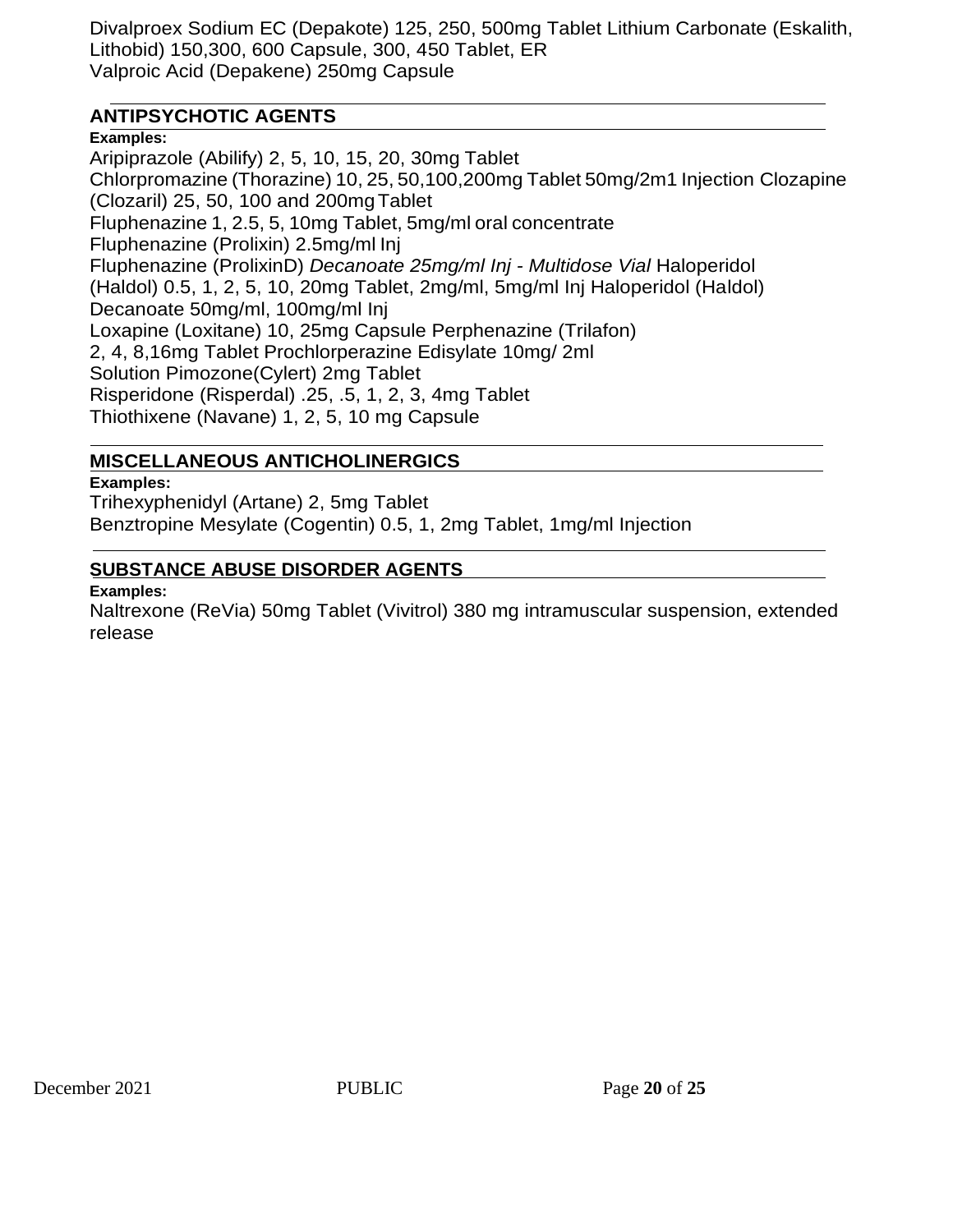

Attachment A

| <b>KEEP-ON-PERSON MEDICATION DISTRIBUTION PROGRAM</b><br><b>Massachusetts Department of Correction Health Services</b> |                       |                       |               | Status: $\Box$ Adult $\Box$ Juvenile |
|------------------------------------------------------------------------------------------------------------------------|-----------------------|-----------------------|---------------|--------------------------------------|
| <b>Patient Name</b>                                                                                                    | <b>Patient Number</b> | <b>Booking Number</b> | Date of Birth | Today's Date:                        |

You have been selected to participate in the keep on person (KOP) self-medication program. You will receive up to one- month supply of some of your medication if approved.

In order to continue participating in the KOP program is it is expected that you will abide by the following KOP rules.

#### **You must:**

- 1. Secure the medication in an approved locked location except at times when you are taking it or transporting it to or from the HSU unless the doctor has written a prescription for Nitroglycerine, Asthma inhalers or glucose tablets. These three medications may be carried on your person at all time.
- 2. Take the medications exactly as directed on the label, or as you have been directed by medical staff.
- 3. Keep all medications in the card or container in which the medication was issued to you.
- 4. Keep in your possession only one card/container of each medication you have been issued unless you have special authorization for additional cards.
- 5. Return all empty medication containers to the HSU.
- 6. Bring the medication container to the HSU to arrange for authorization refills within the time frame directed by the doctor or nurse, but no later than 3 days prior to its running out.
- 7. Bring all medication to the HSU on the day of the stop date printed on the label, or, on the date indicated by the doctor or the nurse regardless of the amount of the medication remaining in the package.

If you fail to abide by the rules listed above, you will lose the privilege to continue on the program for 3 months or more. In some cases, you may lose the privilege permanently.

Any medications found outside the card/container without specific medical authorization, any witnessed selling, any reported stolen medication or any loss of a medication card/container will result in losing your KOP privilege.

#### **I understand and will adhere to the procedures.**

| <b>Patient Signature</b> |  |
|--------------------------|--|
|--------------------------|--|

**Date**

**Witness Signature**

 **Date**



Massachusetts

December 2021 **PUBLIC** Page 21 of 25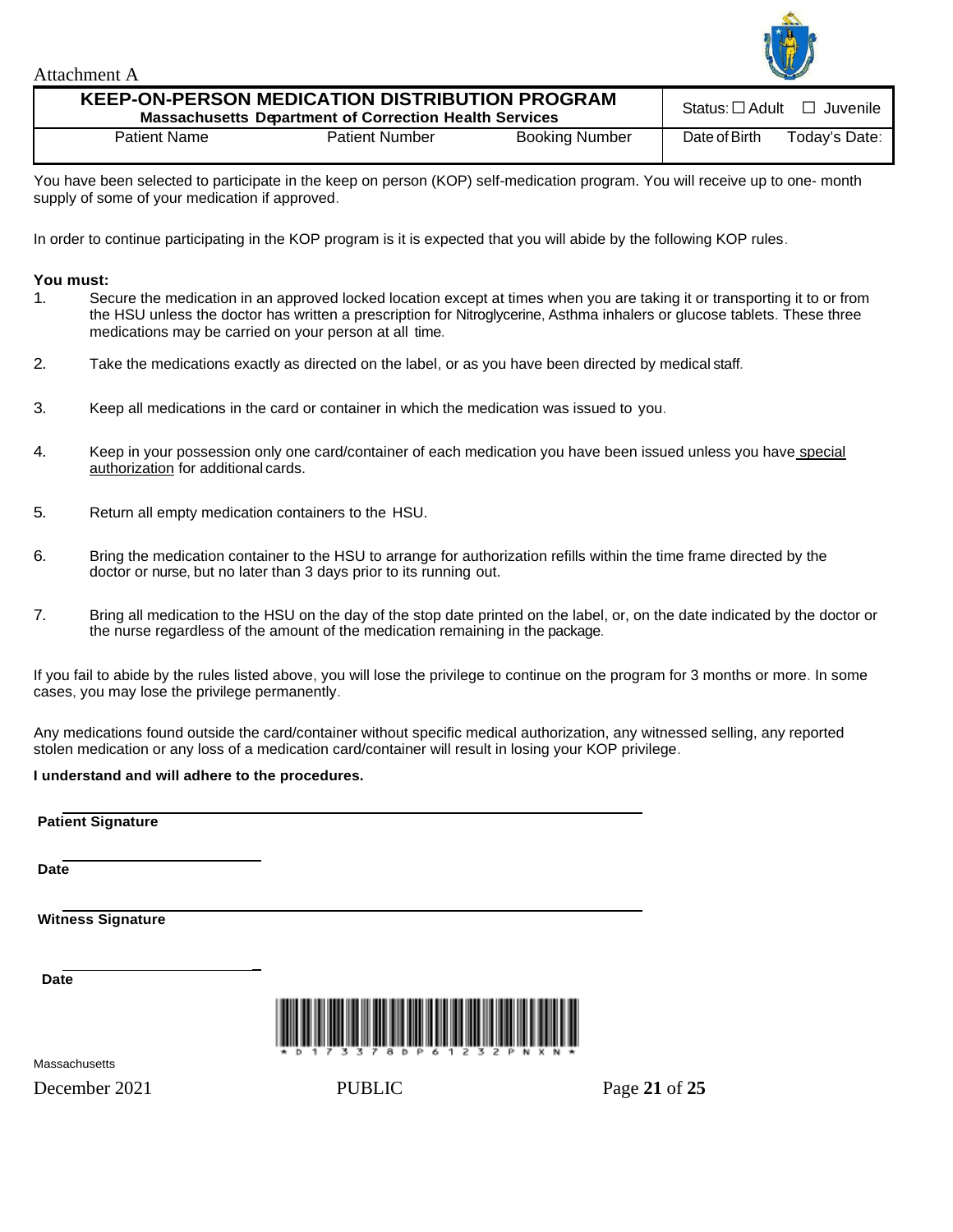| Attachment A                                                                                                                     |                       |                       |               | LI            |
|----------------------------------------------------------------------------------------------------------------------------------|-----------------------|-----------------------|---------------|---------------|
| <b>KEEP-ON-PERSON MEDICATION DISTRIBUTION PROGRAM (Spanish)</b><br><b>Massachusetts Department of Correction Health Services</b> | Status: □ Adult       | $\Box$ Juvenile       |               |               |
| <b>Patient Name</b>                                                                                                              | <b>Patient Number</b> | <b>Booking Number</b> | Date of Birth | Today's Date: |

Le han seleccionado participar en la subsistencia en programa de la uno mismo-medicaci6n de la persona (KOP). Usted recibirá hasta la fuente de un mes de él medicación si esta aprobado.

En orden continuar participando en el programa de KOP es él espera que usted seguirá lasreglas siguientes de KOP.

#### **Usted debe:**

- 1. Asegure la medicación en una localización bloqueada aprobada excepto ocasionalmente cuando usted la está tomando o transporte de ella a o desde el HSU a menos que el doctor haya escrito una prescripción para Nitroglicerina, Asma inhaladores o tabletas de la glucosa. Estas tres medicaciones se pueden continuar su persona en toda la hora.
- 2. Tome las medicaciones exactamente segun lo dirigido en la etiqueta, o como al personal médico le ha dirigido.
- 3. Mantenga todas las medicaciones la tarjeta o el envase en los cuales la medicación fue publicada austed.
- 4. Mantener su posesión solamente un tarjeta/envase de cada medicaci6n le han publicado a menos que usted tiene autorización especial para las tarjetas adicionales.
- 5. Vuelva todos los envases vacios de la medicaci6n alHSU.
- 6. Traiga el envase de la medicación al HSU para arreglar para los repuesios de la autorización dentro del marco de tiempo dirigido por el doctor o la enfermera, pero no más adelante de 3 dias antes de su funcionamiento hacia fuera.
- 7. Traiga toda la medicación al HSU en el dia de la fecha de la parada impresa en la etiqueta, o, la fecha indicada por el doctor o la enfermera sin importar la cantidad de la medicación restante en elpaquete.

Si usted no puede seguir las reglas enumeradas arriba, usted perderá el privilegio de continuar en el programa por 3 meses o más. En algunos casos, usted puede perder el privilegio permanentemente.

Cualquier medicación encontró fuera de la tarjeta/del envase sin la autorizaci6n medica especifica, venta atestiguada, cualquier medicación robada divulgada o cualquier pérdida de un coche/de un envase de la medicación dará lugar a perder su privilegio de KOP.

#### **Entiendo y adheriré a los procedimientos.**

**Firma de los internos** '

**Fecha**

**Firma del testigo**

**Fecha**



December 2021 PUBLIC Page **22** of **25 Massachusetts**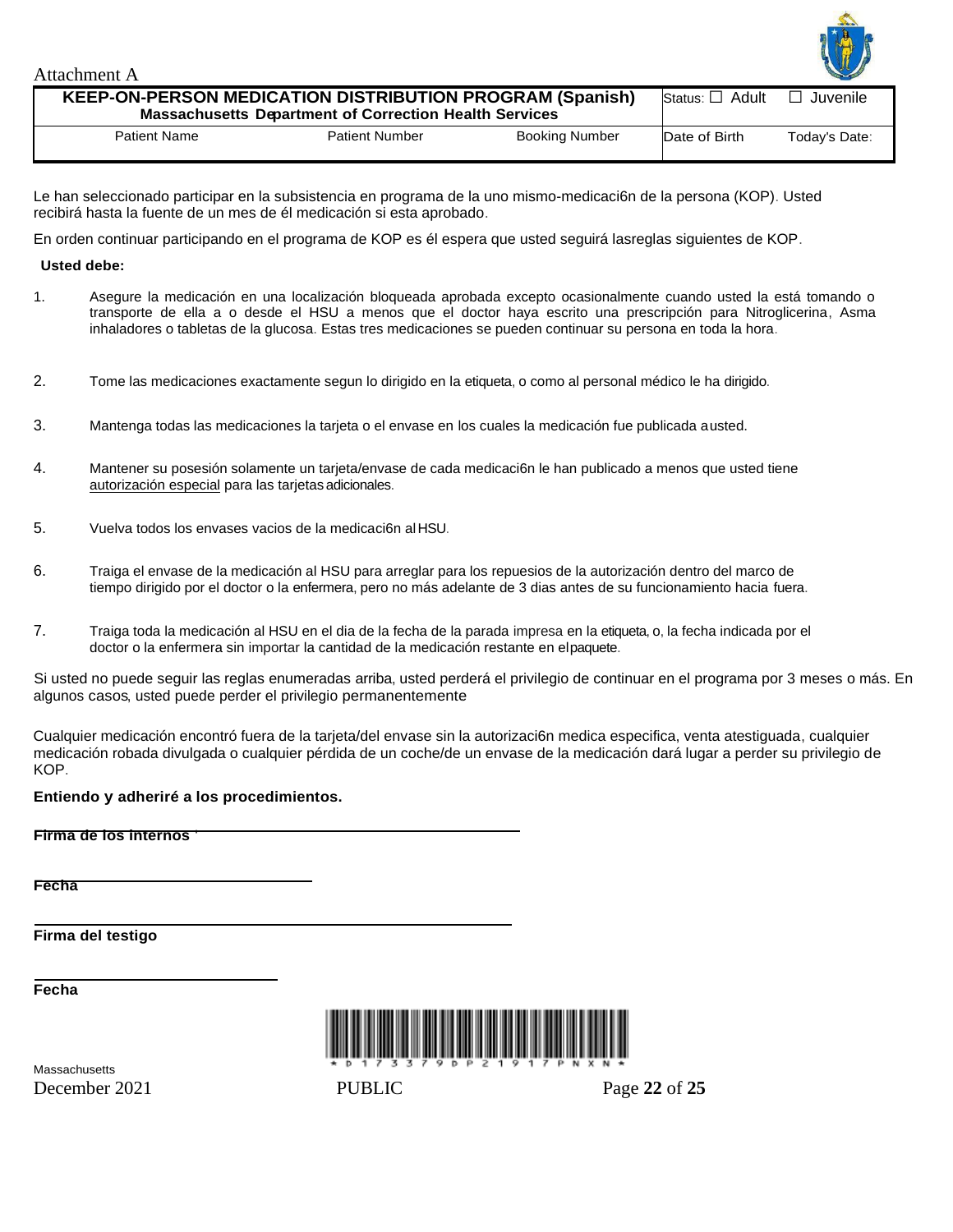#### **PROTOCOL FOR WITNESSINGSELF ADMINISTRATION OF MEDICATION**

Purpose: To allow supervised self administration of medication by inmates within the guidelines and procedures developed by the contract medical provider and approved by the Assistant Deputy Commissioner of Clinical Services.

Medication Self-Administration: The process of removal of medication from a pharmacy prepared packaging system by an inmate/patient for the purpose of administration to one's self by mouth or injection with appropriate correctional or health service staff present as a witness.

#### Procedure:

- 1. Healthcare/nursing staff shall assure that medications are properly ordered, stored, and labeled.
- 2. Healthcare/nursing staff shall prepare the self-administration medication documentation form in advance with the required information. The required information includes the name of the inmate, the inmate's commitment number, the inmate's date of birth, the institution in which the inmate is housed, the medication, the dosage (including the route of administration), and all known allergies. Healthcare personnel shall cross reference the blister pack to the physician order and the Medication Self Administration Form (8057). Abbreviations may not be utilized. A separate Medication Self Administration Form (8057) will be completed for each medication for self-administration by the inmate.
- 3. Healthcare/Nursing staff shall provide written and verbal instructions to the inmate regarding his/her specific medication and route of administration, dosage and other key factors. A new Medication Self Administration Form (8057) will be initiated if self-administration instructions change and an appropriate label change sticker will be affixed to the medication label.
- 4. The inmate shall present proper identification to Department correctional staff member prior to the time scheduled for the inmate to self administer a medication.
- 5. The Department correctional staff member locates inmate's medication information on Medication Self Administration Form (8057), located in the Medication Administration notebook.
- 6. The Department correctional staff member compares pertinent information of Medication Self Administration Form (8057) to information on inmate identification card, i.e., name, date of birth (DOB), commitment number.
- 7. The Department correctional staff member locates and removes appropriate medication blister pack/container from the locked medication storage area and confirms proper identification information on Medication Self Administration Form (8057).
- 8. The Departmental correctional staff member witnesses the inmate removing the appropriate medication from the blister pack/container.
- 9. The inmate self administers the medication.
- 10. The Department correctional staff member enters the date and time on the Medication Self Administration Form (8057).
- 11. The inmate and Department correctional staff member co-sign the form.
- 12. The only information placed on the Medication Self-Administration Form by the Department correctional staff member is the date and time that the inmate self-administered the medication and his/her signature.
- 13. If at any time the Department correctional staff member assisting with inmate identification for inmate selfadministration of prescribed medication has a question or concern regarding any medication issue, he/she shall contact the assigned Clinical Administrator or designee for that facility.

December 2021 PUBLIC Page **23** of **25**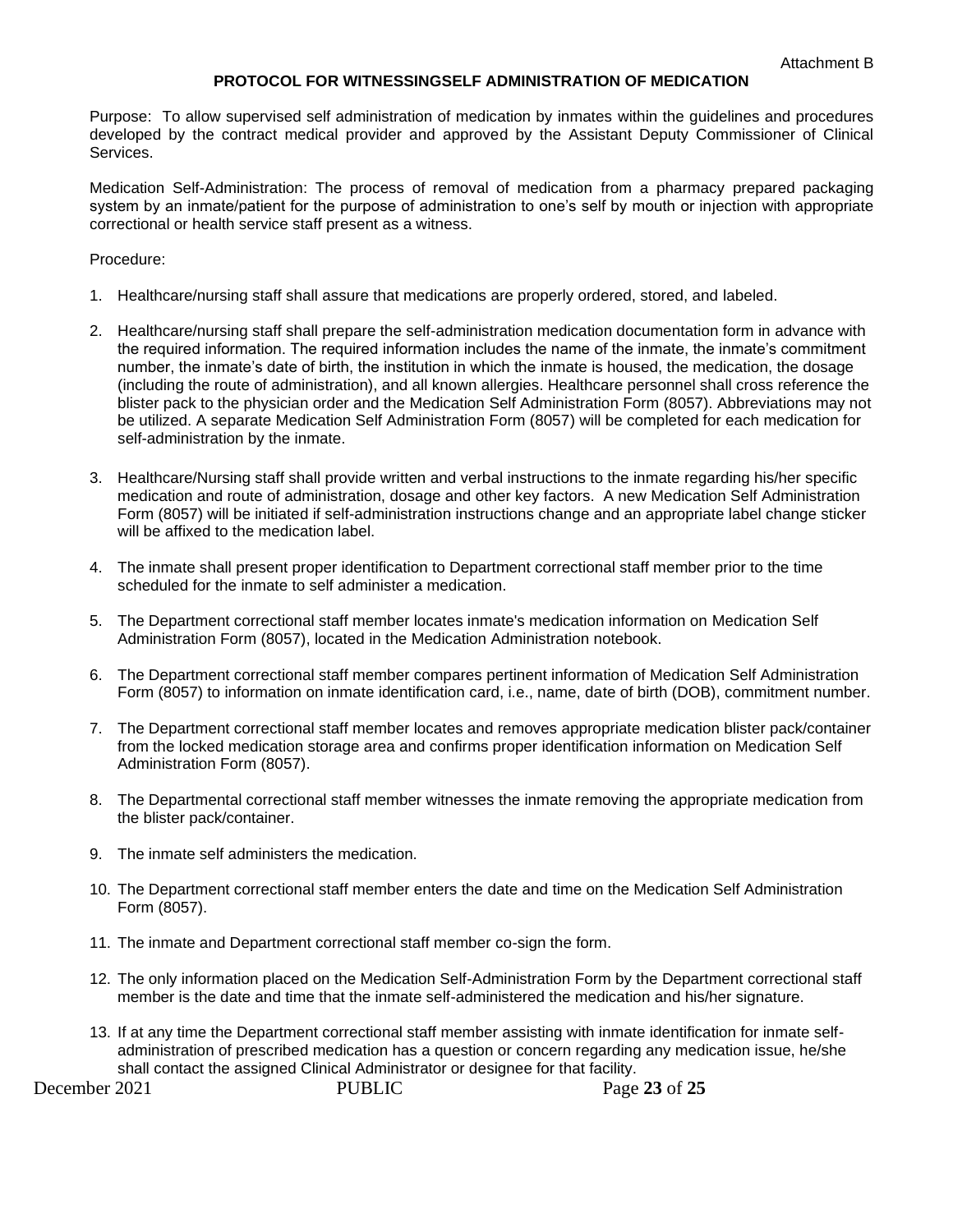#### **Contractual Medical Provider - Massachusetts Department of Correction**

#### **PROTOCOL FOR HEALTH SERVICES STAFF REVIEW OF SELF ADMINISTRATION FORM**

- 1. A nursing staff member assigned to the facility shall review all the Medication Self Administration Forms (8057), a minimum of once per week.
- 2. At the time of review, the nursing staff member will:
	- a. Audit inmate compliance/adherence to the medication regimen. Non-compliance shall be reported to specific site provider.
	- b. Remove all completed Medication Self-Administration forms (8057) and file in Section 10 of appropriate inmate medical record (this task may be completed by Medical Records Clerk).
	- c. Sign and date under the "Nursing Audit" section of the "Medication Self-Administration" Form (8057) in the space provided at the bottom of the form.